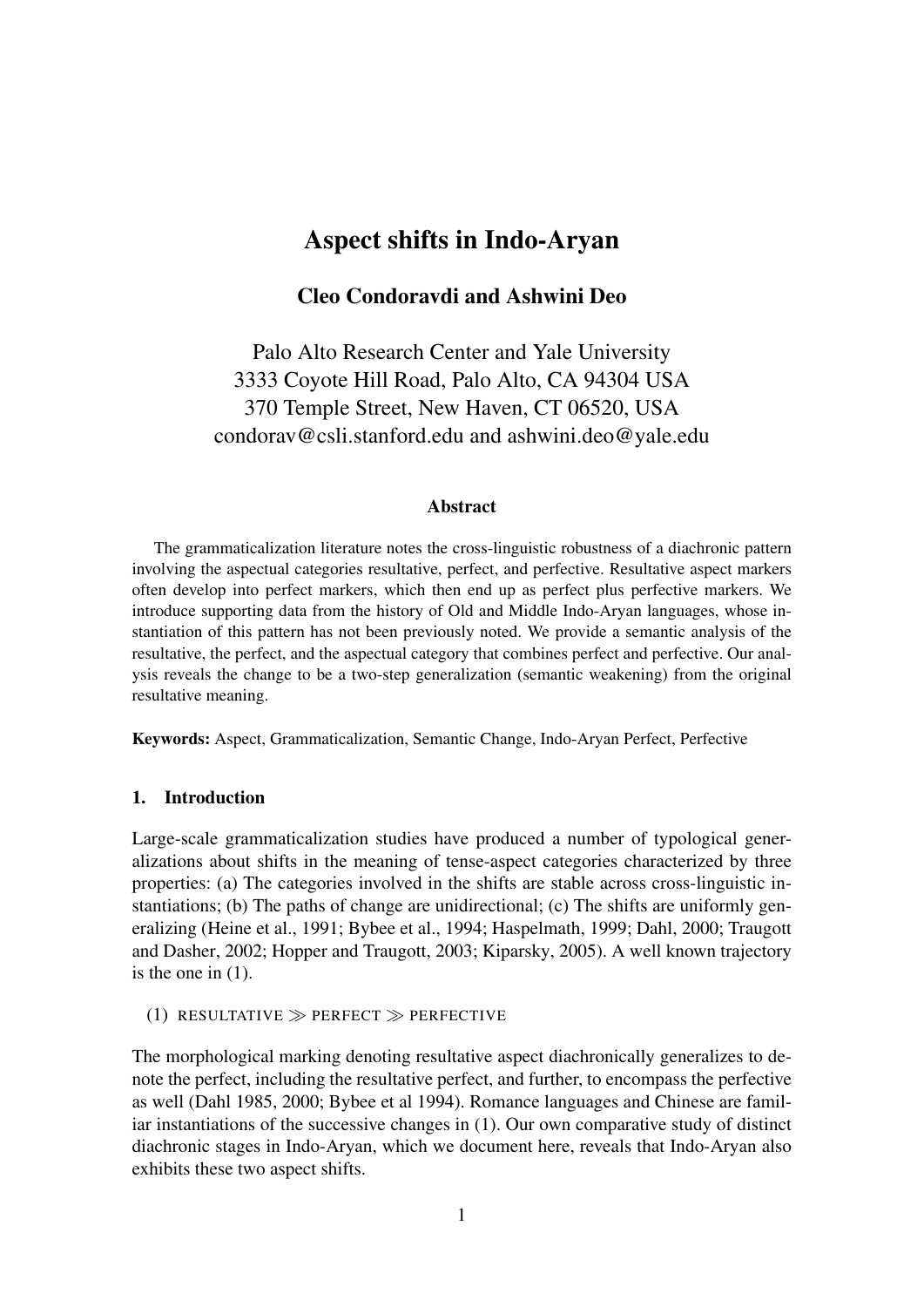The trajectory in (1) naturally gives rise to three questions: What is the semantic content of the resultative, the perfect, and the perfective categories? What logical relation in the meanings of these categories allows the construal of these shifts as generalizations? What is the motivation for the shift from one stage to the next? In this paper we answer the first two of these questions through a close examination of the Indo-Aryan diachronic facts. Our analysis of the meaning of the resultative, the perfect, and the perfective enables an analysis of the diachronic pattern as a two-step generalization (semantic weakening) from the original resultative meaning.

Although the perfect to perfective shift has been taken to involve semantic bleaching with an extension in the range of uses across time (Schwenter, 1994; Schwenter and Cacoullos, 2008; Bybee et al., 1994, a.o.), this extension has not been explicitly treated as a systematic generalization. Specifically, previous accounts are compatible with an ambiguous meaning for the forms that participate in the grammaticalization shift. The precise mechanism which introduces this ambiguity between perfect and perfective meaning is left unspecified. The generalization analysis we propose is the first explicit proposal to our knowledge for the resultative to perfect and perfect to perfective shifts.

In Section 2 we describe the three distinct stages of Indo-Aryan with reference to the changing meaning of an originally (result) stative morphology, *-ta*, and establish that it systematically undergoes the resultative to perfect to perfective shift, a fact gone largely unnoticed in the vast literature on Indo-Aryan. In Section 3 we characterize the meanings of the aspectual operators that are involved in the analysis of *-ta* across the delineated stages. The first diachronic generalization effects a change such that one of the entailments of the resultative, namely that of the prior occurrence of an event of the type denoted by the lexical predicate, becomes part of the meaning of the operator at a later stage (the perfect stage). The second diachronic generalization associates with the aspectual operator a more general relation for instantiating eventuality descriptions within temporal intervals. In Section 4 we discuss the implications of our analysis for theories of language change.

# 2. Indo-Aryan Stages

The Indo-Aryan branch of Indo-European inherited a deverbal result stative adjectival participial form with the affix *-ta* (allomorph *-na*) attached to the verb root. The distribution and interpretation of this form undergoes systematic expansion across the history of Indo-Aryan, instantiating at three historical stages the three points in the trajectory in (1). We establish this by providing original data for the distinct readings available to the *-ta* form at each of these stages and distributional diagnostics, such as presence of overt agents, compatibility with particular temporal adverbials, use in narrative discourse, etc. The three stages of Indo-Aryan are given in (2). The rightmost column gives the texts representative of the delineated periods, from which we extracted the empirical data.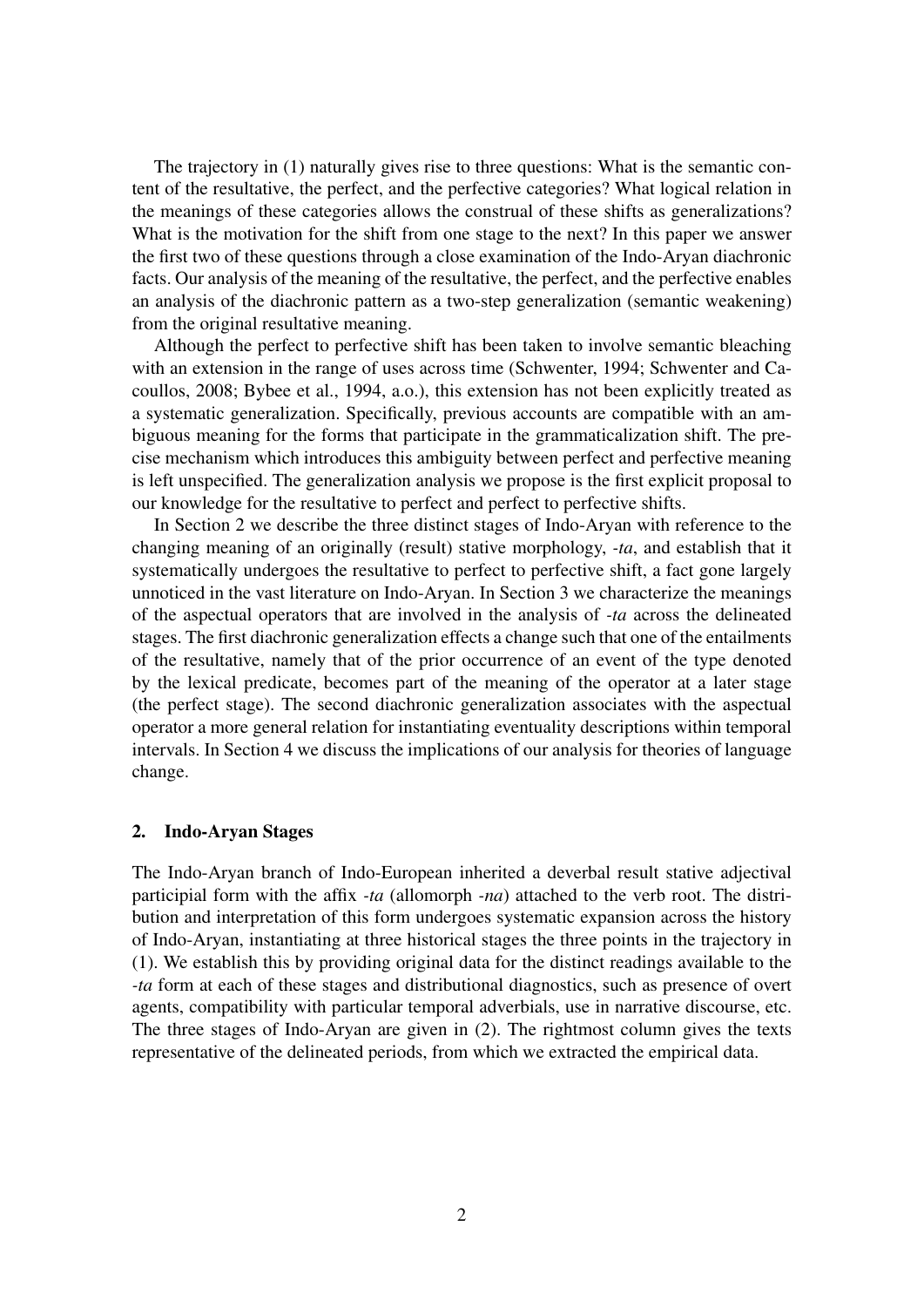## (2) The Chronology

| <b>STAGE</b> |                     | <b>SOURCE</b>                |
|--------------|---------------------|------------------------------|
| $\mathbf{I}$ | <b>Early Vedic</b>  | Rgveda (RV)                  |
| Н            | <b>Later Vedic</b>  | Baudhāyana Dharma Sūtra (BS) |
|              |                     | Brhaddevatā (BD)             |
|              |                     | Brhadāranyaka Upanisad (BAU) |
| Ш            | <b>Middle Indic</b> | Vasudevahimdi (VH)           |
|              |                     | LANGUAGE                     |

(Approximate dates from Witzel (1999); Jamison and Witzel (1992); Alsdorf (1936))<sup>1</sup>

In the earliest stages of Indo-Aryan (Early Vedic), *-ta* always attaches to the root of a change of state verb whose meaning makes reference to a result state. The *-ta* form is a predicate with two distinct but related readings. On the first reading, like English deverbal adjectival participles, it predicates a stative property corresponding to the verb's result state of the verb's direct object argument in both attributive and predicative positions (e.g., *hide*  $x \rightarrow x$  *is hidden, hidden x*). Despite the restriction to change of state verbal roots with an associated result state, the *-ta* form does not entail the existence of a prior event of the type denoted by the corresponding verb (just like *x is hidden*, *hidden x*). On the second, resultative reading, the *-ta* form is in a predicative position and the sentence entails the existence of a prior event of the type denoted by the corresponding verb (like *x has been hidden* on the resultative construal of the perfect). It is the second reading that is of primary concern to this paper because, as we view it, it is the one which undergoes the semantic change. The distribution of *-ta* forms on the first reading remains constant throughout. At stage II, *-ta* exhibits the resultative, the existential, and the universal perfect readings, patterning like a regular perfect marker. In stage III, while retaining its resultative, existential, and universal readings, *-ta* is also regularly used in narrative discourse and is compatible with past referring definite frame adverbials giving rise to the implication that the described eventuality occurred within the time specified by the frame adverbial.

| <b>READINGS</b>      | Resultative | Perfect  | Perfective |
|----------------------|-------------|----------|------------|
|                      | Stage I     | Stage II | Stage III  |
| Resultative perfect  |             |          |            |
| Existential perfect  |             |          |            |
| Universal perfect    |             |          |            |
| <b>Eventive/Past</b> |             |          |            |

Before we move on, let us summarize what the labels we use for the readings amount to, by relating them to the English perfect and perfective.<sup>2</sup> The resultative perfect applies to predicates of events with associated result states and asserts that the relevant state holds at the reference time as a result of an event of the type denoted by the verb having occurred. For instance, *John has put the cake in the oven* implies that the cake is now in the oven as a result of John's putting it there. The existential perfect applies to predicates of any type and has a backshifting effect: it asserts that the predicate holds at some time before the reference time. For instance, *John has visited Korea many times* implies the past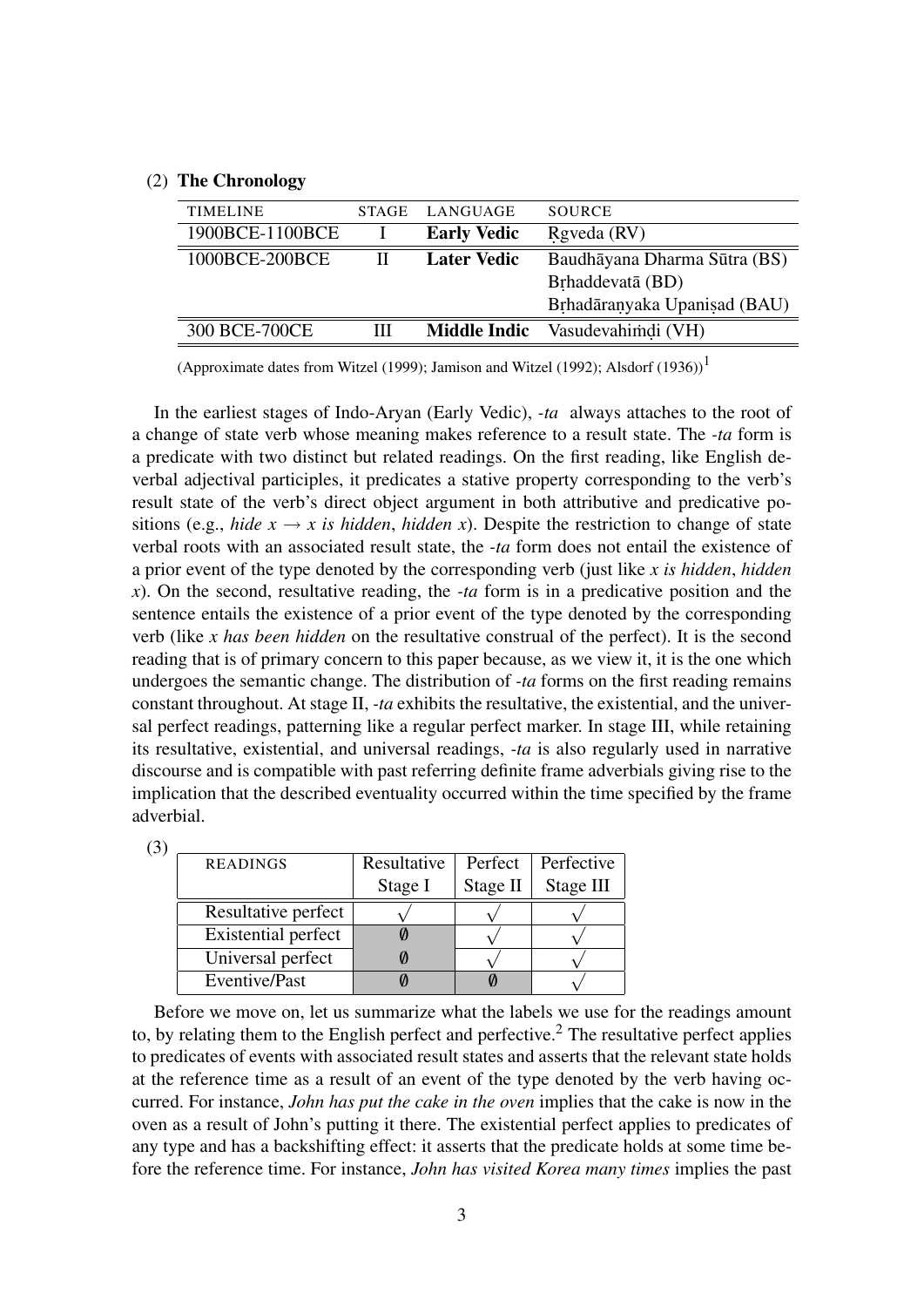occurrence of many separate visits to Korea by John. On the universal perfect reading, the predicate is understood to have continuously held throughout an interval stretching from some time in the past up to the reference time, as in *John has lived in Korea for the last three years*. With perfective aspect a predicate is asserted to hold within the reference time. Sentences with perfective aspect are typically used in narrative discourse to advance the reference time, contrasting with the perfect aspect in this respect. Compare *John iced the cake. He (then) went shopping* with *# John has iced the cake. He (then) went/has gone shopping.* The English perfect morphology, unlike the German or French perfect, does not express perfective aspect and cannot be used in narratives (de Swart and Molendijk, 2001; Pancheva and von Stechow, 2004).

## *2.1. Early Vedic: Stage I*

# *2.1.1. Plain stative and result-stative readings of -ta*

Much of the literature on Sanskrit treats *-ta* as used to refer to events occurring in an indefinite or proximate past time (e.g., Whitney 1889: 340, 362; Speijer 1886: 4), or as expressing exclusively the result state of an action (Jamison, 1990), or a completed action whose results persist in the present (e.g., Keith, 1909: 247). We agree with the latter authors that *-ta* does not have a past perfective reading at Stage I (Vedic), but we distinguish between two *stative* readings available to *-ta* – a distinction in use that has already been noticed by Vedic scholars focusing on the temporal and aspectual semantics of the Sanskrit verbal system (Wackernagel, 1954: 583; Delbrück, 1888: 385).<sup>3</sup>

These two readings — the plain stative and the result stative readings — are illustrated below.<sup>4</sup> In (4a), the *-ta* form predicates of the tree the state of being fixed/established in a certain location, and it certainly does not imply any event that resulted in the coming about of this state. (4b) is part of a characterizing description of Maruts (minor storm deities), which enumerates stable attributes of these deities rather than describing a result state obtaining from a prior event. The visors are understood as being in a spread-out position without there being a prior event by which they come to be in such a position. (4c) is an example of a prenominal attributive *-ta* form, derived from the root *su* 'press', that agrees in case and number with the head noun it modifies, *soma*.

- (4) a. *kah´.* Which indeed tree.NOM.SG fix-PERF.M.SG middle-LOC.SG sea-GEN.SG *svid*  $v$ *rksó* nísth-ito *madhy-e ´ arn ´ . as-o*  $v$ *á-m* which-ACC Taugrya.NOM.SG supplicate-PERF.M.SG cling-IMPF.3.SG *taugryo´ nadhi-t ¯ ah´. paryas´. asvaj-at* 'Which tree (was it) that *was fixed* in the middle of the sea, to which Taugrya (the son of Tugra), supplicated, was clinging to?' (RV.1.182.7)
	- b. *agníbhrājas-o* fire.glowing-NOM.PL lightening-NOM.PL hand-LOC.DU visor-NOM.PL *vidyut-o ´ gabhastiy-oh ´ . s´´ıpra-h ¯ . s´¯ırs. a-su ´* head-LOC.PL spread-PERF.M.PL golden-NOM.PL víta-tā *hiran. yay´ ¯ı-h.* 'Lightenings glowing with fire are on your hands; visors wrought of gold *are spread* on your heads.' (RV. 5.54.11)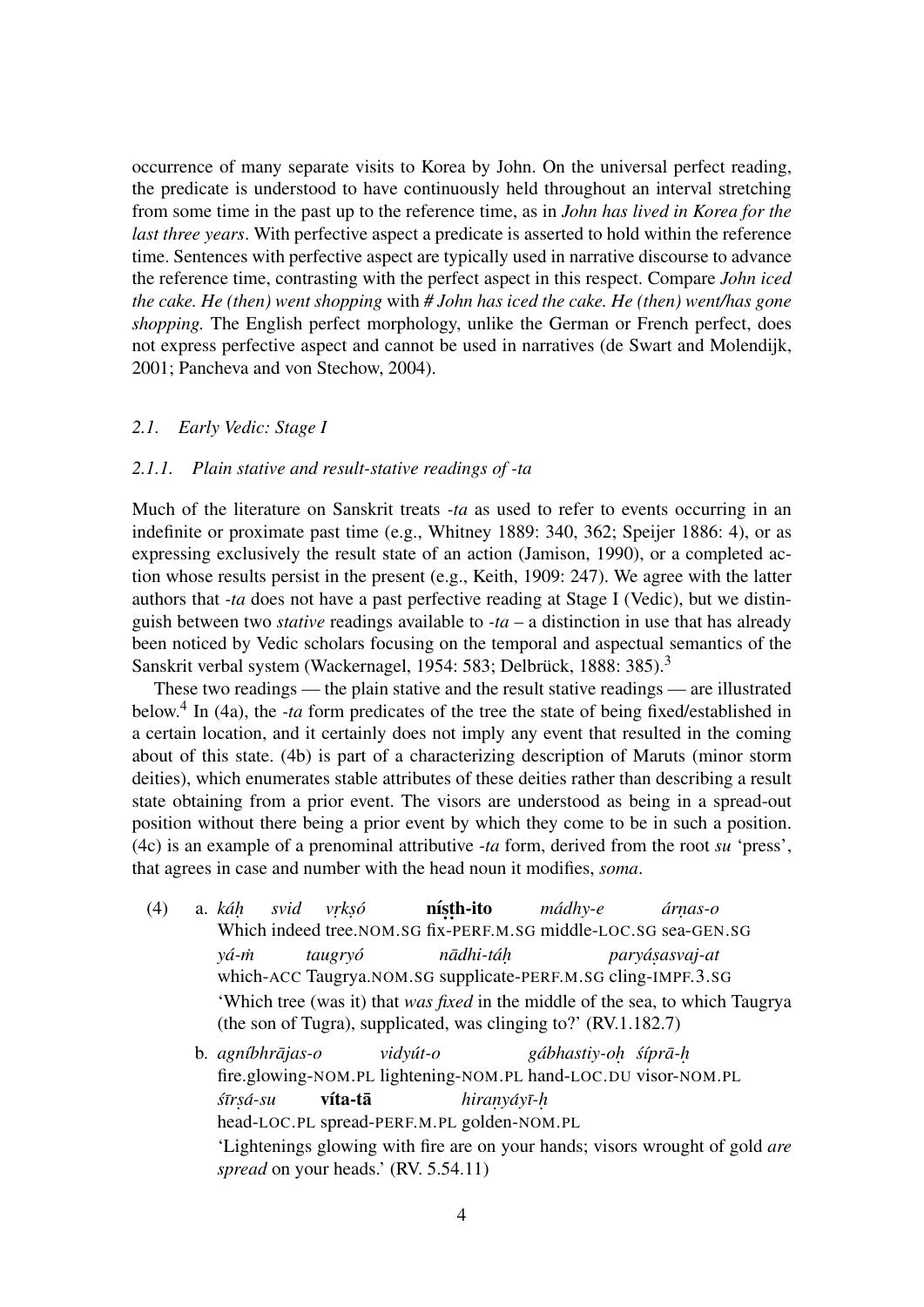c. *índrāvaruṇā sutapāv* IV.NOM.DU soma.drinker.NOM.DU this-ACC press-PERF-ACC.M.SG *imá-m*  $s$ u-tá- $\dot m$ *soma- ´ m˙* soma-ACC.M.SG drink-IMP.2.DU *piba-tam* 'O Indra and Varuna, the pressed-juice (Soma) drinkers, drink this *pressed* Soma.' (RV 6.68.10a)

The plain stative reading of *-ta* forms contrasts with their result stative reading, asserting the existence of a prior event and the result state it brings about. This is the familiar resultative reading of the perfect aspect, where the result state of the event is understood to hold at the contextually salient reference time. This reading of *-ta* becomes salient in the presence of agentive and instrumental phrases, as well as adverbial modifiers of the underlying eventive predication. In (5a) the three short clauses with *-ta* are understood to describe three events essential to the preparation of the Soma drink and undertaken in order to offer the drink to Indra. In (5b) the result stative reading becomes salient because of the presence of the agentive phrase. In (5c) and (5d) the result stative reading is again made prominent by the presence of the benefactive dative-marked arguments.

- (5) a. *nr. -bhir* man-INS.PL wash-PERF.M.SG press-PERF.M.SG stone-INS.PL wool-GEN.SG dhū-táḥ su-to´ *a´snaih ´ . av-yo ´*  $v\acute{a}$ ra-iḥ filter-INS.PL strain-PERF.M.SG páripū-taḥ 'It (the Soma) *has been washed* by men, *pressed* with the help of stones, *strained* with wool-filters.' (RV 8.2.2)
	- b. *johūtr-o* neighing-NOM.SG agni-NOM.SG first-NOM.SG father.NOM.SG like *agn´ı-h. prathama-h ´ . piteva ´ il .aspad-e ´* worship.seat-LOC.SG man-INS.SG PRT kindle-PERF.M.SG *manus ´ . -a¯* y*át* s**ámid-dhaḥ** 'Agni, neighing, the first one, like a father, *has been kindled* by man upon the seat of worship.' (RV. 2.10.1)
	- c. *aya´m˙ h´ı te* this FOC you.GEN.SG S-LOC.PL *sun ´ ahotre-s ´ . u soma ´* soma.NOM.SG indra.VOC you-DAT.SG *´ındra tva-y ¯ a¯ ´* páriśik-to sprinkle-PERF.M.SG delight-DAT.SG *mad- ´ aya ¯* 'This Soma juice *has been sprinkled* among the Sunahotras, in love, for your delight, Indra.' (RV 2.18.6c)
	- d. tú-bhyam you-DAT.SG, press-PERF.M.SG maghavan-VOC you-DAT.SG offer-PERF.M.SG su-tó *maghavan tu-bhyam ´*  $\tilde{\text{a}}$ bhṛ-tas 'For you, Maghavan, it (the Soma) *has been pressed*, for you, it *has been offered*.' (RV. 2.36.5)

(6) illustrates the two readings of a *-ta* form with the same verbal root *yuj* 'yoke'. In (6a) the state of being yoked is predicated of the bull and the dolphin (a prior yoking event is inferrable, but arguably not part of the meaning of the sentence.). In (6b) the state of being yoked is understood to be brought about by a prior event of yoking, which is clearly what the adverbial modifier *by means of prayer* is associated with.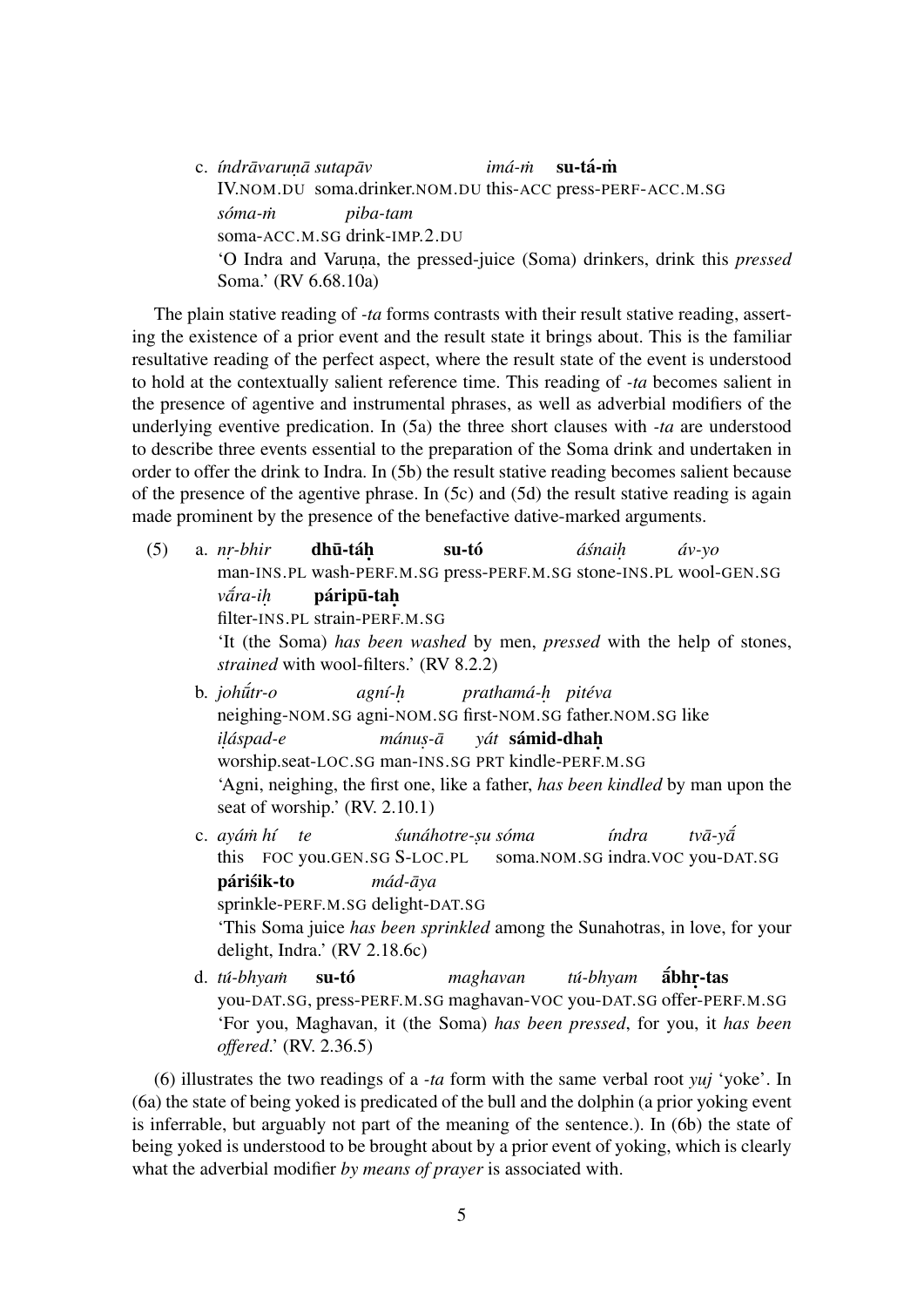- (6) a. *yád áyā-tam* when come-IMPF.2.DU D-DAT.SG *d´ıvodas- ¯ aya ¯ vart´ı-h. ...* abode-ACC.SG riches.ACC.SG *revad´ uvah-a ¯* carry-PFCT.3.SG good-M.PL chariot-NOM.SG you.GEN.DU bull-NOM.M.SG *sacan-o´ rath-o ´*  $v\acute{a}$ *m vr. s. abha-´ s´ ca si´ m˙ sum´ a¯ ´ra-s´* and dolphin-NOM.M.SG and yoke-PERF.M.PL *ca* yuk-ta¯ 'When you (Aśvins) *came* to Divodāsa, (to his) abode, your chariot *carried* rich goods. A bull and a river dolphin *were yoked* to it.' (RV 1:116:18)
	- b. *átiṣṭha* mount.IMP.2.SG Vrtra-slayer.VOC chariot-ACC.SG yoke-PERF.M.DU your *vr. trahan ratha- ´ m˙* yuk-tắ *te brahman ´ . -a¯* prayer-INS.SG steed.NOM.DU *har´ ¯ı*

'Mount the chariot, O Slayer of Vrtra (Indra), your steeds *have been yoked* by means of prayer.' (RV 1:84:3)

### *2.1.2. -ta as the resultative operator*

Having established that *-ta* has a result stative reading distinct from the plain stative reading, characteristic of its Indo- European origin as a deverbal adjective, we proceed to show that as an aspectual operator, it has only the result stative reading and not the larger range of readings associated with the more general perfect operator (specifically the existential and the universal perfect readings). This larger range of readings is available to the reduplicated perfect at this stage (Renou 1925; Dahl 2008). Nor does *-ta*, contra most standard grammars, have a perfective reading, with past eventive reference at this stage (contrast with the Aorist, whose perfective status is under no doubt (Delbrück, 1888; Hoffman, 1967; Dahl, 2008)).

A close survey of Vedic data by Jamison (1990) shows that predicative *-ta* forms are uniformly stative at this stage and overwhelmingly make reference to result states (see also Keith, 1909: 247). Jamison claims that the vast majority of instances of *-ta* forms without the copula at this stage refer to a present result state. We offer three empirical arguments to corroborate her finding that *-ta* forms do not have existential perfect or eventive readings at this stage.

First, we conducted a small study of Sanskrit verbs (n=92) for which the *-ta* form is first attested at Stage  $I<sup>5</sup>$ . The hypothesis was that the availability (as inferred from attestation) of the *-ta* form at this stage should vary with lexical subclasses, if *-ta* denotes result states. Result states are expected to be more easily accessible with change of state verbs. The study presented a striking asymmetry between predicates which encode a change of state and those which do not with respect to the attestation of *-ta* forms at Stage I. As (7) shows, the *-ta* participial form is attested for 80% of verb roots encoding change of state but only for 10.5% of simple verb roots. This distribution of *-ta* strengthens the case for it being associated with the resultative aspectual operator at this stage.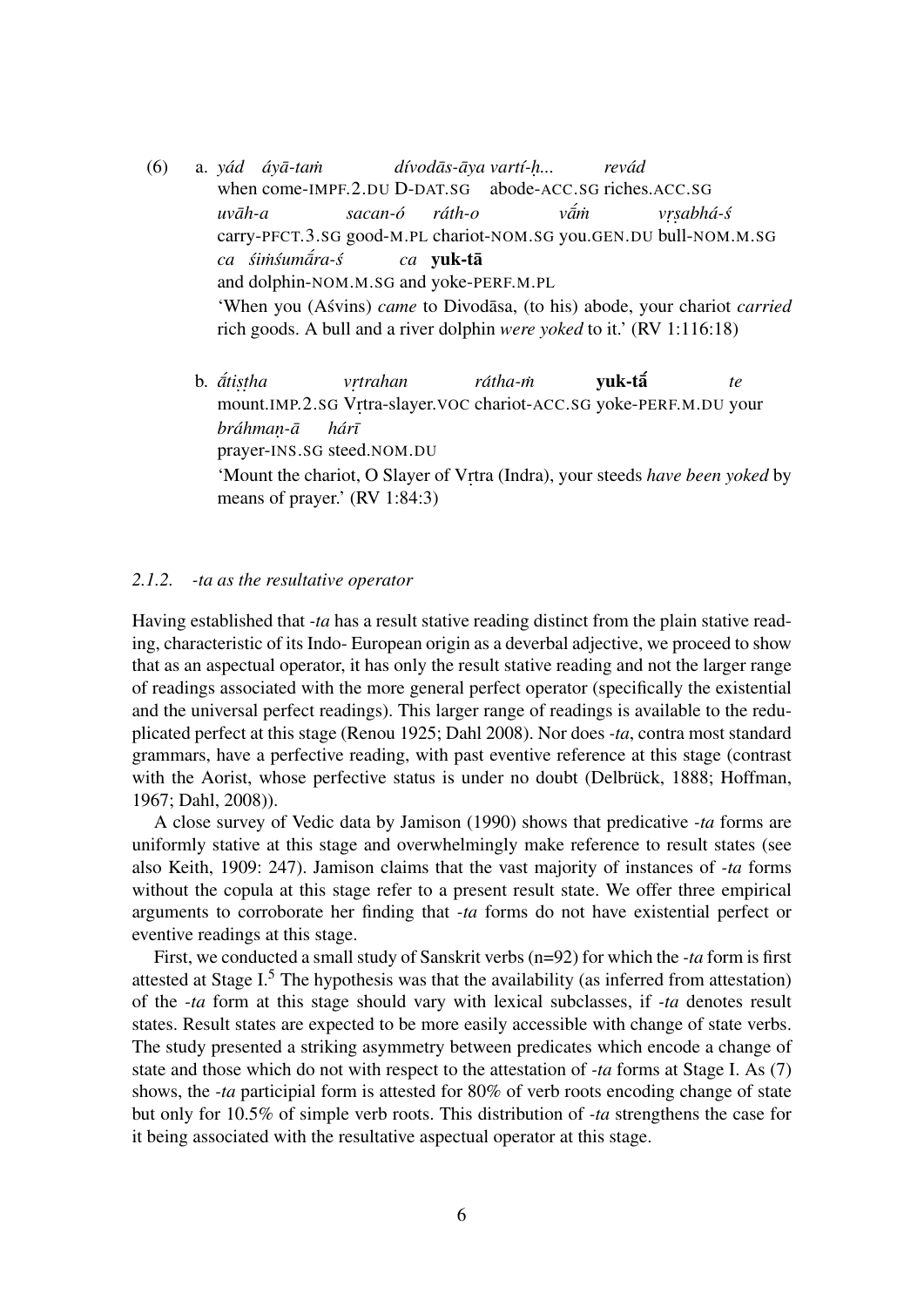| <b>VERBS</b>          | <b>CHANGE OF STATE</b> | <b>OTHERS</b> |        |          |
|-----------------------|------------------------|---------------|--------|----------|
|                       | <b>BARE</b>            | PREVERBED     | TOTAL  |          |
| Number of roots       |                        |               |        |          |
| <i>ta</i> attested    | 33                     | ۱0            | 43     |          |
| $% -ta$ forming roots | 75%                    | $100\%$       | $80\%$ | $10.5\%$ |

Second, we examined all instances of *-ta* forms for some very frequent change of state verbs in the Rgveda in order to determine the readings they exhibited in context. This set of verbs is given in (8). None of the predicative instances of verbs in this set exhibited the existential perfect or past perfective reading. Although the set of verbs investigated is small, the consistent absence of an existential or past eventive reading for the *-ta* forms in context supports the case for its resultative status.

| (8) |                     |                |       |                          |
|-----|---------------------|----------------|-------|--------------------------|
|     | verb                | <i>ta</i> form | Count | Existential/Past reading |
|     | su 'press out'      | suta           | 58    | $\left( \right)$         |
|     | <i>yuj</i> 'yoke'   | yukta          | 46    | 0                        |
|     | <i>idh</i> 'kindle' | iddha          | 30    | $\theta$                 |
|     | <i>badh</i> 'bind'  | baddha         | 15    | 0                        |
|     | <i>grbh</i> 'grasp' | grbhīta        | 15    | $\mathcal{O}$            |
|     | $vittan$ 'spread'   | vitata         | 15    | 0                        |

Third, we investigated the co-occurrence of *-ta* forms with indefinite past referring and frequency adverbials. The reasoning is that if the *-ta* form can trigger eventive reference for the sentence it occurs in, then it should be possible for the predicate to be modified by indefinite past and frequency adverbs. However, this expectation is not met in the textual data. Of all occurences of three adverbials, *pura*, *puram*, and *purudha*, only one each appear with the *-ta* form, and two of these three instances occur in the part of the text known to be authored much later than the soriginal text (the 10th Book).

| Adverbial |                       | Occurrence | modification of -ta |  |  |
|-----------|-----------------------|------------|---------------------|--|--|
| purā      | 'of old, earlier'     | 45         | $1$ (RV 6.60.4)     |  |  |
| pūrvam    | 'before, in the past' |            | $1$ (RV 10.97.1)    |  |  |
| purudhā   | 'often'               |            | $1$ (RV 10.27.21)   |  |  |

We take these facts, together with Jamison's quantitative study, to show that *-ta* realizes the resultative aspect at Stage I. The next section discusses the generalization of *-ta* to the perfect category in Stage II, which is the language of Late Vedic (Vedic prose).

# *2.2. Late Vedic: Stage II*

Two changes characterize Late Vedic: (a) the availability of the existential and the universal perfect readings for *-ta* forms; and (b) the extension of *-ta* to lexical predicates which do not encode change of state.<sup>6</sup> The original resultative perfect reading (ongoing result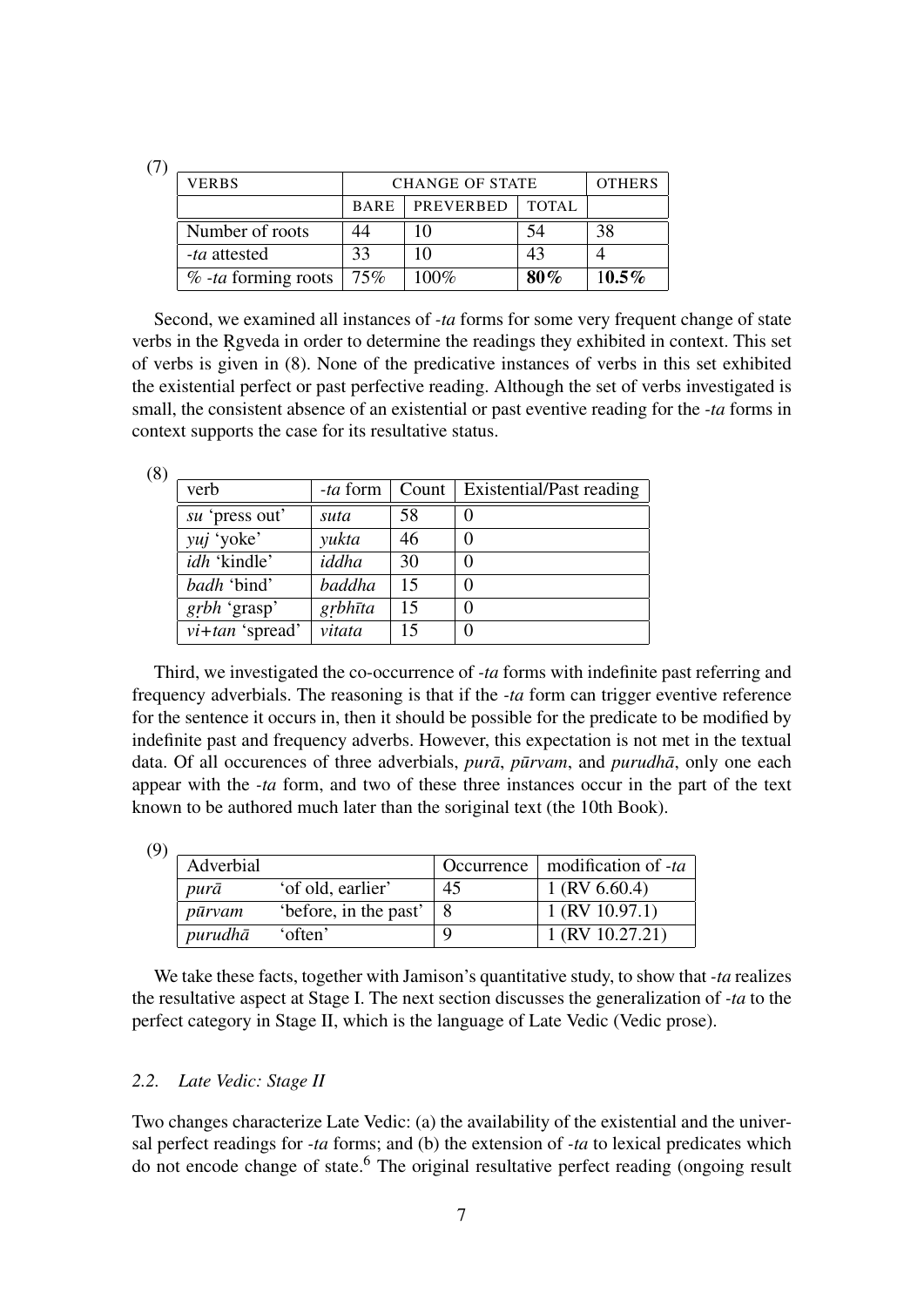state) is still available to *-ta*, indicating an expansion in the set of readings from Stage I to Stage II rather than a non-generalizing change.

The following examples illustrate the existential reading of *-ta*. In (10a), the verb *dr.*s 'see' does not imply a change of state. The *-ta* sentence with *drs-ta* simply makes reference to a prior seeing of the formulae (the formulae are considered divine, incapable of being written by human effort), not to any result state associated with such a seeing. This is a case where an existential reading is associated with a lexical predicate that does not encode change of state. The existential reading may also be available with lexical verbs that do encode a result state. In (10b) *smr.* 'teach' can be associated with the result state of successful knowledge transfer. The context provides a description of barley (grains), which are being praised. (10b), in this context, only refers to the pronouncement on the part of the sages regarding the sin-banishing abilities of barley. There is no implication that any state has resulted from this event; the existential reading is salient. (10c) is another illustration of a *-ta* sentence with existential reading, where the form is built on the non-change-of-state predicate *vac* 'speak'.

- (10) a. *mantra¯* formula.NOM.PL various.sort-NOM.PL be-OPT.3.PL see-PERF.M.PL *nan¯ aprak ¯ ar- ¯ ah¯. sy-ur* drs-țā *ye* which.NOM.PL seer-INS.PL *mantridarsi-bhih ´ .* 'The formulas, which have been seen by the sages, may be of various sorts.' (BD 1.34) b. *nirn. oda-h. sarvapap¯ a-n ¯ a¯m˙ pavitra-m*
	- banishment-NOM.M.SG all.sin-GEN.M.SG filter-NOM.N.SG sage-INS.M.PL *r. s. i-bhih.* smr-tam taught-PERF.N.SG

'(You) have been taught by the sages as the filter (for) banishment of all sins.' (BS 3.6.5.1)

c. *iti* trayā-ņām thus three-GEN.M.PL these-GEN.M.PL state-PERF.M.SG general-NOM.M.SG *ete-s. am¯* ukta-h. *sam¯ asik-o ¯ vidhi-h.* rule-NOM.M.SG

'Thus, the general rule about these three (Gods) has been stated.' (BD. 1.79)

(11) illustrates the use of *-ta* with stative predicates, where the relevant inference is that the state denoted by the lexical verb continues to hold throughout some interval from a time in the past until the reference time. The context before (11a) describes how the original father produced (*ajanayat* Imperfect) seven kinds of foods and how he apportioned (*abhājayat* Imperfect) them. One of these foods (viz. milk) he gave (*prāyacchat* Imperfect) to the animals. Since this apportioning, milk has been the basis for living and non-living beings. The *-ta* modified predicate *prati+stha* 'rest' denotes the state which has held since the completion of the apportioning event.<sup>7</sup> (11b) is a similar example from a later text with the verb *man* 'think'. In this case also, the belief or thought is considered to have held throughout an interval stretching from a past time up until the present.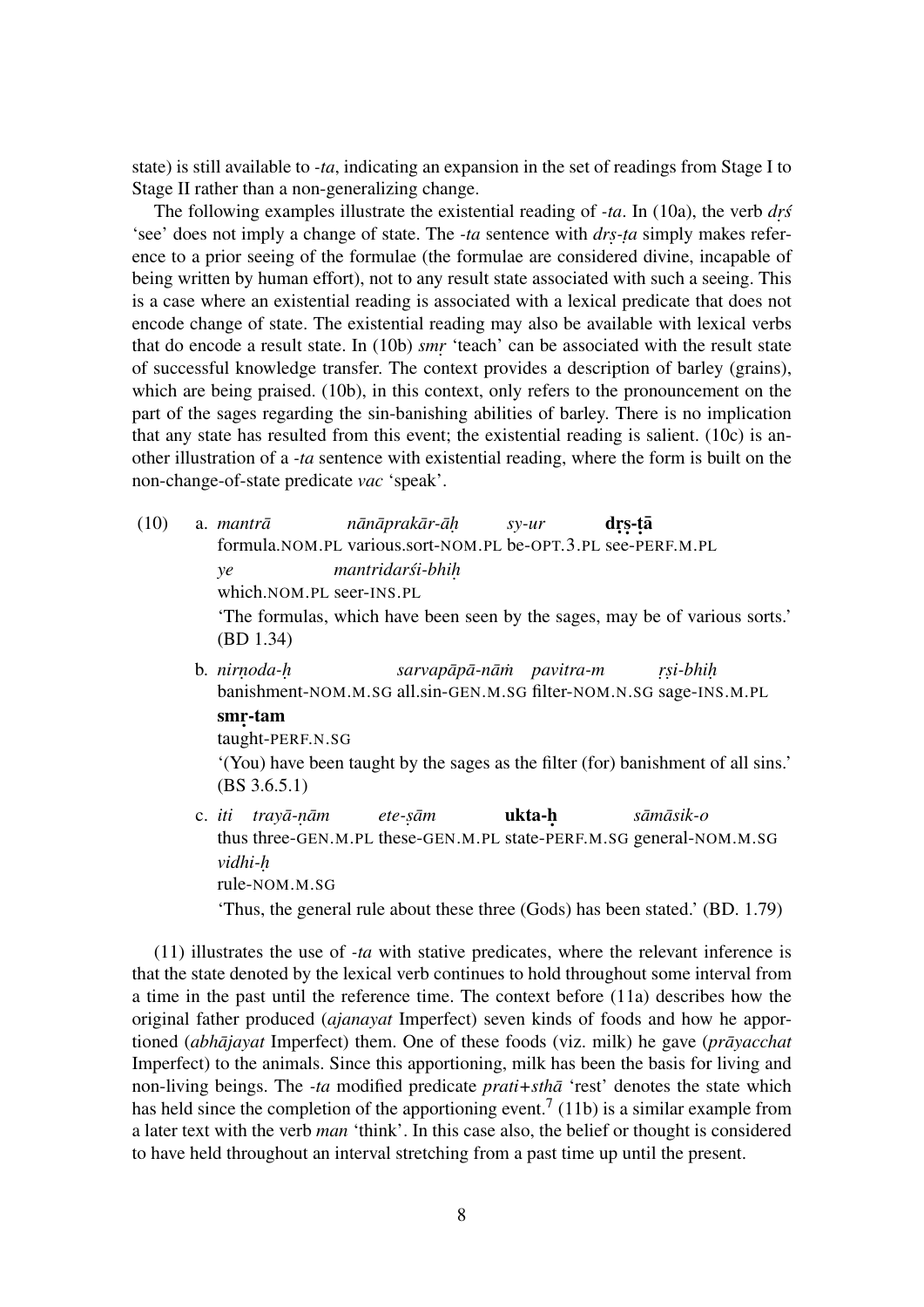- (11) a. *ta-smin sarva-m˙* it-LOC all-NOM.N.SG rest-PERF.N.SG which and live-PRES.3.SG which and **pratisth-itam** yat *ca pran¯. iti yat ca na* NEG 'On it (milk) everything has rested; that which lives and that which does not.' (BAU. 1.5.1)
	- b. *lokasamgrahan ˙ . a.artha-m˙* world.adultery.purpose-ACC.M.SG PRT then non.mantra-NOM.F.PL *hi tad amantra-h ¯ . striy-o* women-NOM.F.PL think-PERF.F.PL ma-tāḥ 'It is due to their adulterous nature that women have been thought un-entitled to knowledge of the Vedas.' (BS 1.5.11.7)

The final example in this section serves to illustrate the continuation of the original resultative reading available to the *-ta* form.

(12) *samj ˙ n˜a¯* term.NOM.F.SG PRT collective-NOM.SG thus this.FEM.SG *tu visva-m ´ iti es. a¯ sarvav¯ apt-au ¯* all.comprehensiveness-LOC.SG lay.down-PERF.F.SG nipāt-itā 'The term *visvam* (collective) has thus been laid down in (the sense of) all compre-

hensiveness.' (BD. 2.134)

## *2.3. Middle Indic: Stage III*

The Middle Indic languages (illustrated here by Mahārāṣṭṛī Prakrit) are characterized by a simpler past marking system, having lost most of the inflectional past tense morphology of Old Indic.<sup>8</sup> The result of this morphological loss is that *-ta* becomes the default morphology for past time perfective reference (This change is, in fact, evident from the period of at least the Epic Sanskrit texts within Sanskrit (Old Indic) as well). In addition to the perfect readings of *-ta* from Late Vedic, it exhibits a past perfective reading.

Every study of Middle Indic grammar recognizes the perfective use of the *-ta* form as central to its distribution (Pischel, 1900; Bloch, 1965; Bubenik, 1996, a.o.). In addition to relying on this observation from the literature, we use two distributional diagnostics to argue that *-ta* sentences refer to culminated past events. First, in contrast to earlier periods, *-ta* is the only form available for narrating sequences of past events. In simple narrative discourse, where consecutive sentences typically move reference time forward, verbs in these sentences inflect with *-ta*. Second, in contrast to the earlier period, *-ta* appears with definite past referring adverbials. Of course, because the change involves an expansion in the set of readings, the resultative, universal, and existential perfect readings remain available to the *-ta* form.

The narrative fragment in (13) illustrates the perfective readings available to *-ta*. The main predicate in each of the sentences in (13) is a *-ta*-inflected form. The story describes the events before the sacrifice of a goat, beginning with the departure of the family (with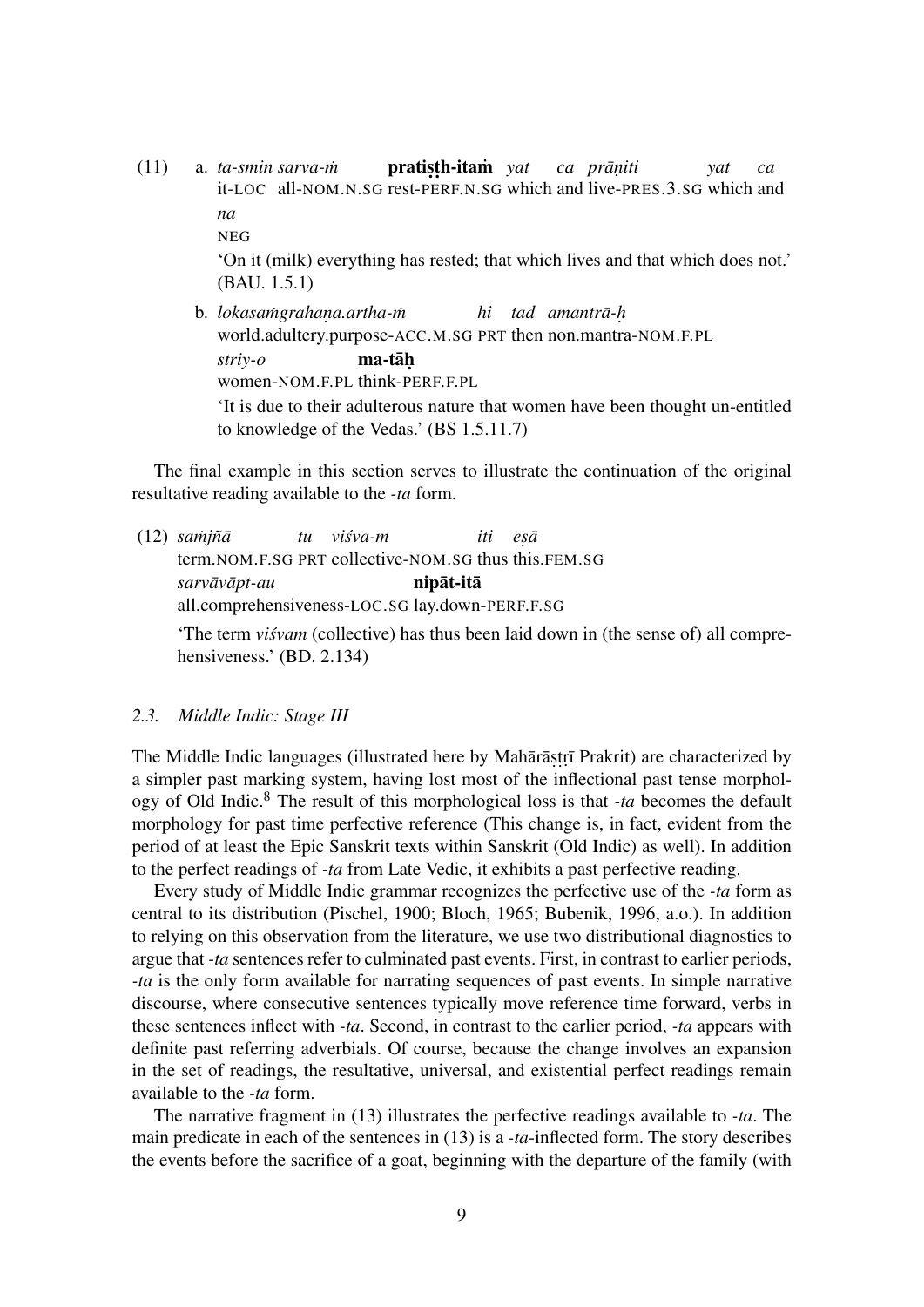their friends and relatives) to the sacrificial stake. Every following sentence is understood to describe an eventuality that took place later in time, each of them ordered with respect to each other.<sup>9</sup> Thus, the going (13a) is understood to occur prior to the goat-taking (13b), which is before the worshipping (13c), which is followed by the elders' announcement (13d) and the leaving of the son (13e).

- (13) a. *tato te* then they.NOM.PL friends-relatives-with-NOM.PL go-PERF.M.PL *mitta-bandhava-sahi- ¯ a... ¯* ga-yā 'Then they went there with their friends and relatives.'
	- b. *chagal-o* goat-NOM.M.SG also and decorate-INF there-FOC take-PERF.M.SG *vi ya man. d. e-um˙ tatth-eva* ni-o 'And the goat also was taken there to be decorated.'
	- c. *gandha-puppha-malla-puyavisesen ¯ . a* sandal-paste-flowers-worship-ingredients and worship-PERF.M.PL *ya* acchi-ya¯ *devaya¯* god-NOM.M.PL

'The Gods were worshipped with sandalwood paste, flowers, the ingredients of worship.'

- d. *ghara-mahattara-ehi ya* bhani-yam house-elders-INS.PL and say-PERF.N.SG goat-NOM.SG *chagala-o an¯. i-jja-u* bring-PASS-IMP.3.SG 'And the house elders said: Let the goat be brought.'
- e. *tato tassa putt-o...* then his son-NOM.M/SG goat-ACC.SG bring-INF go-PERF.M.SG *chagalay-am an¯. e-um˙* ga-to 'At that, his son... went to bring the goat.' (VH:D 29.25-28)

The other piece of evidence that the *-ta* form has past eventive reference is that it may be modified by definite past adverbials. Definite time adverbials specify particular intervals within which eventualities are realized. The *-ta* form, when modified thus, indicates that a completed event obtains in the time denoted by a definite time adverbial. The impossibility of modification by definite temporal adverbials is one of the defining features of the English present perfect. The *-ta* form (which may have present reference in the absence of tense auxiliaries), on the other hand, can be freely modified in this way. In this respect it patterns like the German or French perfect, which have been analyzed as having undergone some kind of a perfect-to-perfective shift.

(14) a. tato *kaiva-esu* then many-LOC.PL day-LOC.PL pass-PERF-LOC.PL see-PERF.F.SG I-INS *divas-esu aikkan-t-esu...* diț-țhā *me tarun. ajuvati* young.woman.NOM.SG 'Then, upon the passing of many days, I saw the young woman.'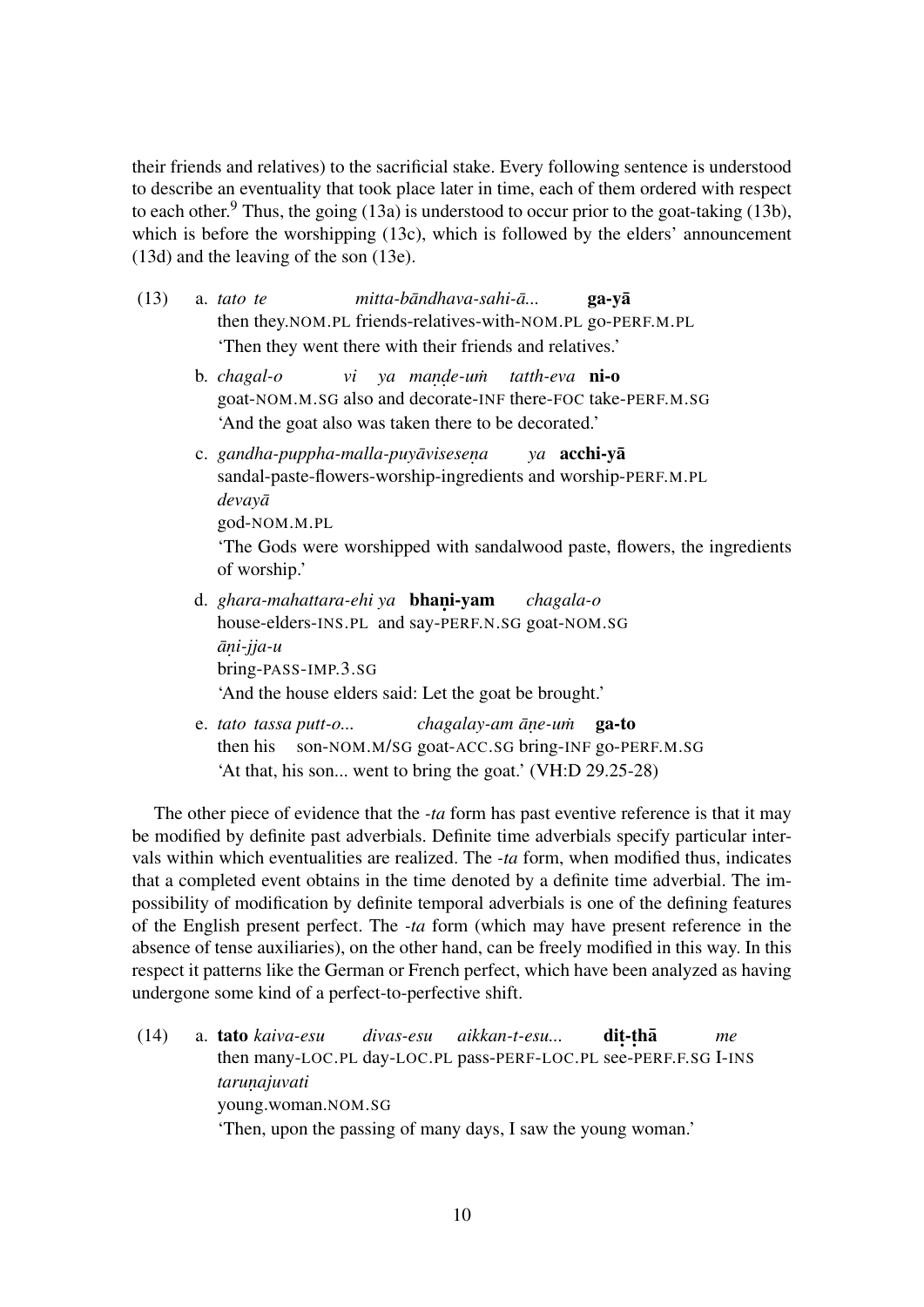b. tamm-i that-LOC.SG and time-LOC.SG that buffalo-NOM.M.SG he-INS.SG buy-GER ya sama-e*... so mahis-o n. -en. a*  $kin$ *e-una* mār-io kill-PERF.M.SG 'And, at that time, having bought that buffalo, he *killed* it.' (VH:KH 14:21)

The following examples show that the earlier perfect readings of the *-ta* form continue to be available at this stage. (15a) illustrates the resultative reading; (15b) illustrates the existential reading, while (15c) illustrates the universal reading for *-ta*.

(15) a. *amhe-him˙ man. ussajamma-ssa phala-m˙* we-INS.PL human.life-GEN.SG consequence-NOM.N.SG all *sayalam˙* gihi-yam˙ grasp-PERF.N.SG 'We have grasped all the consequence of human existence.' (VH:KH.5.8) b. *tubbhe-him˙ mama-o ¯ vi* you-INS.SG I-ABL even more-NOM.N.SG sorrow-NOM.N.SG *airitta-m˙ dukkha-m˙* pa-ttam receive-PERF.N.SG 'Have you received (experienced) even more sorrow than me (at any point in time)?' (VH:DH.35.25) c. *kim mann-e* why think-IMPF.1.SG lady.NOM.SG looking-PART.NOM.SG *dev¯ı passa-man¯. ¯ı nicchalcch¯ı* unmoving.eyes.NOM.SG stand-PERF.F.SG t . hi-ya¯

> 'Why, I wonder, has the watching lady, stood (been standing) with an unmoving gaze?' (VH:KH.9.7)

## 3. Analysis

In the previous section, we provided evidence for the instantiation of the resultative to perfect to perfective shifts in Indo-Aryan, through the changes in the interpretation of the *-ta* form from Vedic to Late Vedic to Middle Indic. In this section we characterize the meaning of the aspectual operators implicated in the analysis of predicative *-ta* forms across the three distinct stages and show how each shift involves a generalization of the meaning of the relevant aspectual operators. We are assuming that saturated clausal predications, sentence radicals, denote properties of eventualities which get instantiated by aspectual operators. Most of our assumptions are standard but we make a new proposal about the lexical denotation of change of state predicates with associated result states and the resultative perfect and about an aspectual operator whose meaning encompasses that of perfect and of perfective.

Let  $\mathscr E$  be a domain of eventualities, sorted into a set of events  $\mathscr E^E$  and a set of states  $\mathscr{E}^S$ , and  $\mathscr{T}$  a domain of non-null temporal intervals (with points as a special case) partially ordered by the relation of temporal precedence  $\prec$  and by the subinterval relation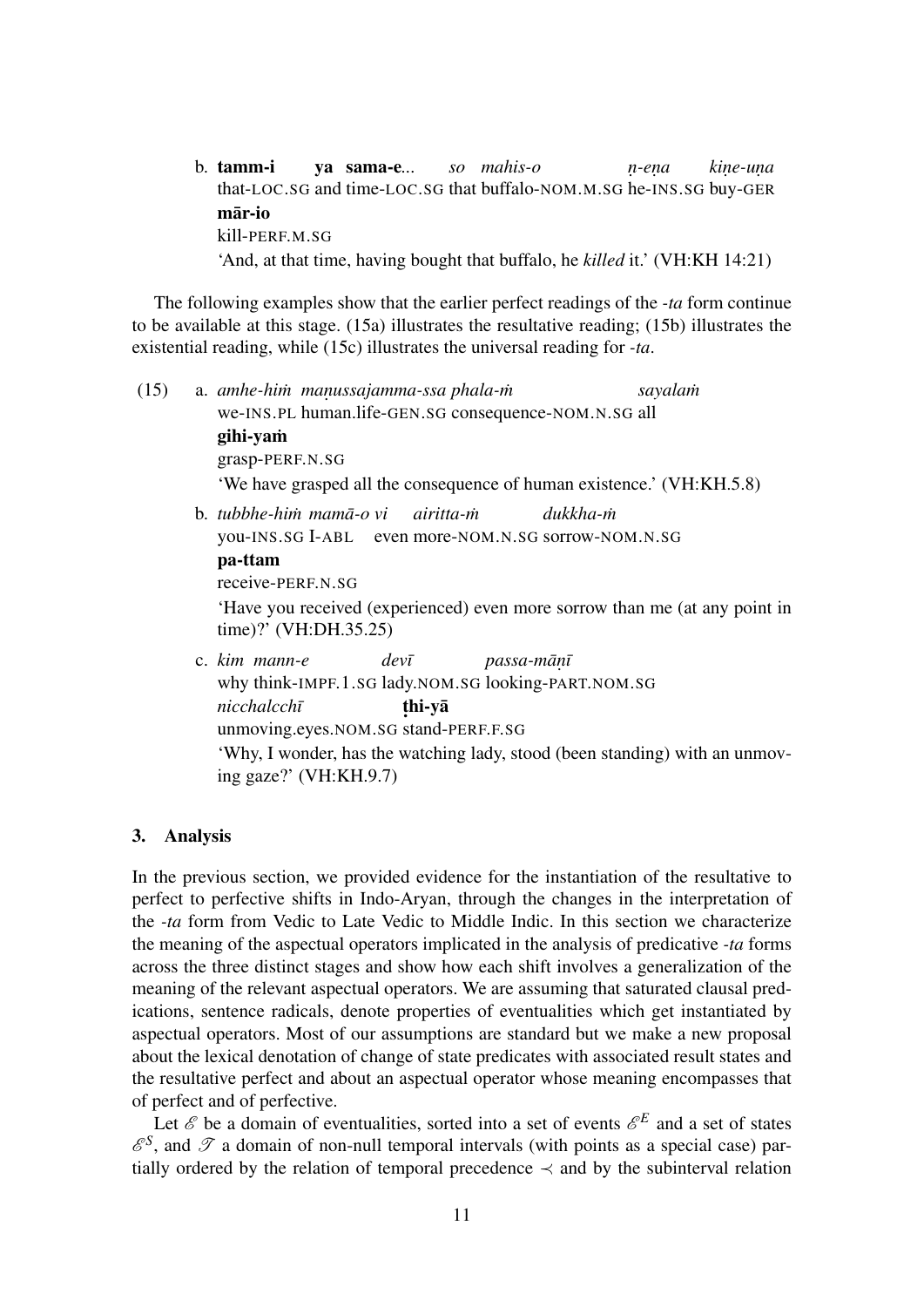$\Box$ . A function  $\tau$  from  $\mathscr E$  to  $\mathscr T$  gives the time span of an eventuality. Basic eventive predicates have an eventuality argument of the sort *E* (event); basic stative predicates have an eventuality argument of the sort *S* (state). Sentence radicals arising out of such predicates then are either eventive or stative predicates. Aspectual operators, such as the perfect and the perfective that we discuss below, apply to such sentence radicals to yield predicates of times within which the properties denoted by sentence radicals are instantiated. Instantiation of properties of eventualities involves the familiar existential quantification over the Davidsonian event variable. In (16) we define instantiation for both predicates of eventualities and predicates of times.

#### (16) Property Instantiation

 $\text{INST}(P, i) = \left\{ \begin{array}{ll} \exists e \in \mathscr{E} \left[ P(e) \wedge \tau(e) \sqsubseteq i \right] & \text{if } P \subseteq \mathscr{E} \ P(e) & \text{if } P \subseteq \mathscr{E} \end{array} \right.$ *P*(*i*) if  $P \subseteq \mathcal{G}$ 

In the absence of overt morphosyntactic tense, we assume that a semantic tense operator, dependent on a contextually determined reference time, applies to a property of eventualities or times and instantiates it within/at that time. We use the operator TNS indexed to a time variable *i* whose content is given in (17). The time of utterance Now is always available as a potential reference time, i.e., as a value for *i*.

(17) Relative to context *c* and contextual variable assignment *gc*,  $TNS<sub>i</sub> = \lambda P$  INST $(P, g<sub>c</sub>(i))$ 

We additionally define two notions that we will use in the discussion to follow: the notion of the temporal correlate  $P[i]$  of a predicate of eventualities  $P$ , given in (18), and the notion of non-final instantiation, given in (19).

- (18) For any  $P \subseteq \mathcal{E}$ ,  $P[i] = \lambda i \exists e [P(e) \land i = \tau(e)]$
- (19) NFINST $(P, j, i)$  is defined only if *i* is a final subinterval of *j*  $NFINST(P, j, i) = \exists k[INST(P, k) \land k \sqsubseteq j \land \neg(i \circ k)]$  if defined

#### *3.1. -ta: Lexical Stativizer and Resultative Perfect*

We take the non-ambiguity of attributive and the ambiguity of predicative *-ta* forms to show two distinct functions of *-ta*, one as a lexical, derivational operator operating on change of state verbs, the other as an aspectual operator operating on sentence radicals. The historical changes under discussion involve *-ta* as an aspectual operator. Below we briefly outline our view of *-ta* as a lexical operator and then go on to analyze its meaning as an aspectual operator.

Kratzer (2000), Piñón (1999) and von Stechow (2003), based on empirical evidence of different kinds, have made a convincing case that certain eventive verbs make result states accessible for phrasal semantic composition. Following this main idea, we assume that change of state verbs can make the result state property accessible for lexical and for phrasal semantic operations by projecting it into the lexicon in a particular way. We take verbs like *yoke* to have purely eventive denotations, such as those shown in (20), as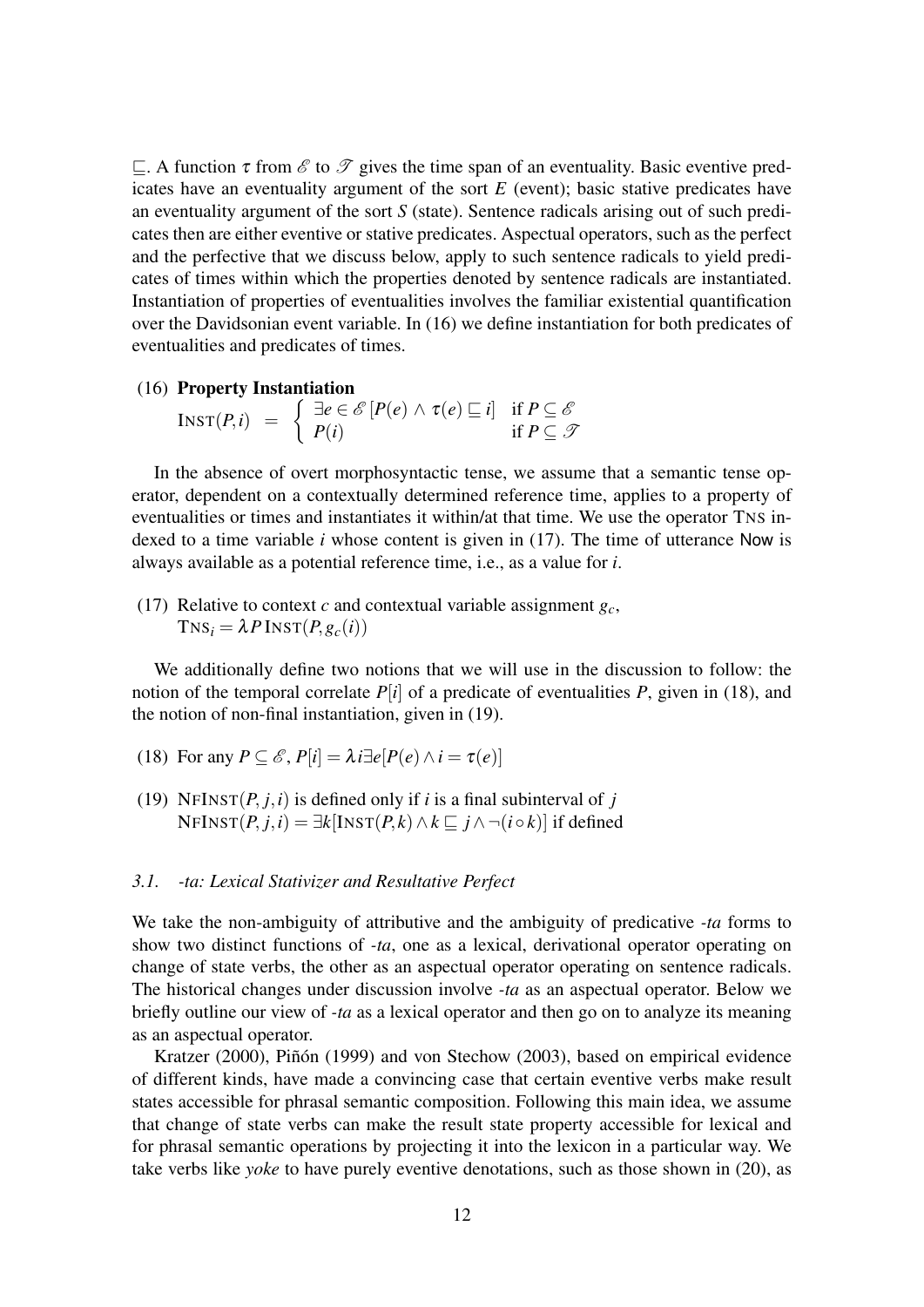well as denotations that pair the eventive component with the stative component of their meaning, such as those shown in (21). We give the variants in (a) and (b) to illustrate that the descriptive term attached to the event determines the descriptive term attached to the state. For the sake of concreteness, we have chosen to associate the arguments of eventive predicates via thematic roles and the arguments of stative predicates via the ordered argument method but this is not essential to our analysis. We assume that meaning postulates regulate the identification of arguments across the two predications.

- (20) a.  $\lambda y \lambda x \lambda e$  put-yoke-on(*e*)  $\wedge$  Agent(*e*, *x*)  $\wedge$  Patient(*e*, *y*) [*x yokes y*]
	- b.  $\lambda y \lambda z \lambda x \lambda e$  connect-to-with-yoke $(e) \wedge$ Agent $(e, x) \wedge$ Patient $(e, y) \wedge$ Theme $(e, z)$ [*x yokes y* to *z*]
- (21) a.  $\langle \lambda e \text{ put-voke-on}(e), \lambda y \lambda s \text{ have-voke-on}(s)(y) \rangle$ 
	- b.  $\langle \lambda e \text{ connect-to-with-yoke}(e), \lambda z \lambda y \lambda s \text{ connected-to-with-yoke}(s)(y)(z) \rangle$

As a lexical operator, *-ta* maps paired properties to their stative component. In that case the predicates projected to the syntax and entering semantic composition are as in (22). The eventive component of the meaning of the original predicate is not made available for semantic composition. Any implications about the existence of an event of the relevant type resulting in the truth of the stative predication are inferential.

- (22) a.  $\lambda y \lambda s$  have-yoke-on(s)(y)
	- b.  $\lambda z \lambda y \lambda s$  connected-to-with-yoke $(s)(y)(z)$

Pairs such as those in (21) are also projected to the syntax and enter semantic composition, where the arguments of the stative predicate will be saturated. The output will be paired eventive-stative property sentence radicals. *-ta* in its function as an aspectual operator applies to such sentence radicals to yield the temporal correlate of the stative property. We can thus identify the meaning of *-ta* with the aspectual operator RESPERF.

The resultative perfect RESPERF applies to paired property sentence radicals and instantiates the two properties via paired property instantiation, defined in (25). The logical form of sentences with a sentence radical  $\langle P, Q \rangle$  would be as in (23). The reference time *r* specified by tense has to be one of the elements of RESPERF( $\langle P, Q \rangle$ ). Given that  $r \in \text{ResPERF}(\langle P, Q \rangle)$  only if  $r \in Q[i]$ , the characteristic entailment of the resultative perfect that the reference time is included in the time span of the result state is captured.

- (23)  $TNS<sub>i</sub>(RESPERF( $\langle P,Q \rangle$ ))$
- (24) RESPERF =  $\lambda R \lambda i$  INST<sup>2</sup>(*R*,*i*) defined only if  $R = \langle P, Q \rangle$  with  $P \subset \mathcal{E}^E$  and  $Q \subset \mathcal{E}^S$ .
- (25) Paired Predicate Instantiation  $\text{INST}^2(\langle P, Q \rangle, i) \;\; = \;\; \exists e \in \mathscr{E}^E \; \exists s \in \mathscr{E}^S \left[ P(e) \land Q(s) \land \text{result}(e,s) \land i = \tau(s) \right]$

We assume that for any event *e* and state *s* if result(*e*,*s*), then  $\tau(e) \prec \tau(s)$ , and allow for multiple states, with different time spans, to be related to an event *e* via result, i.e., unlike many other treatments of the resultative perfect we do not take result to be functional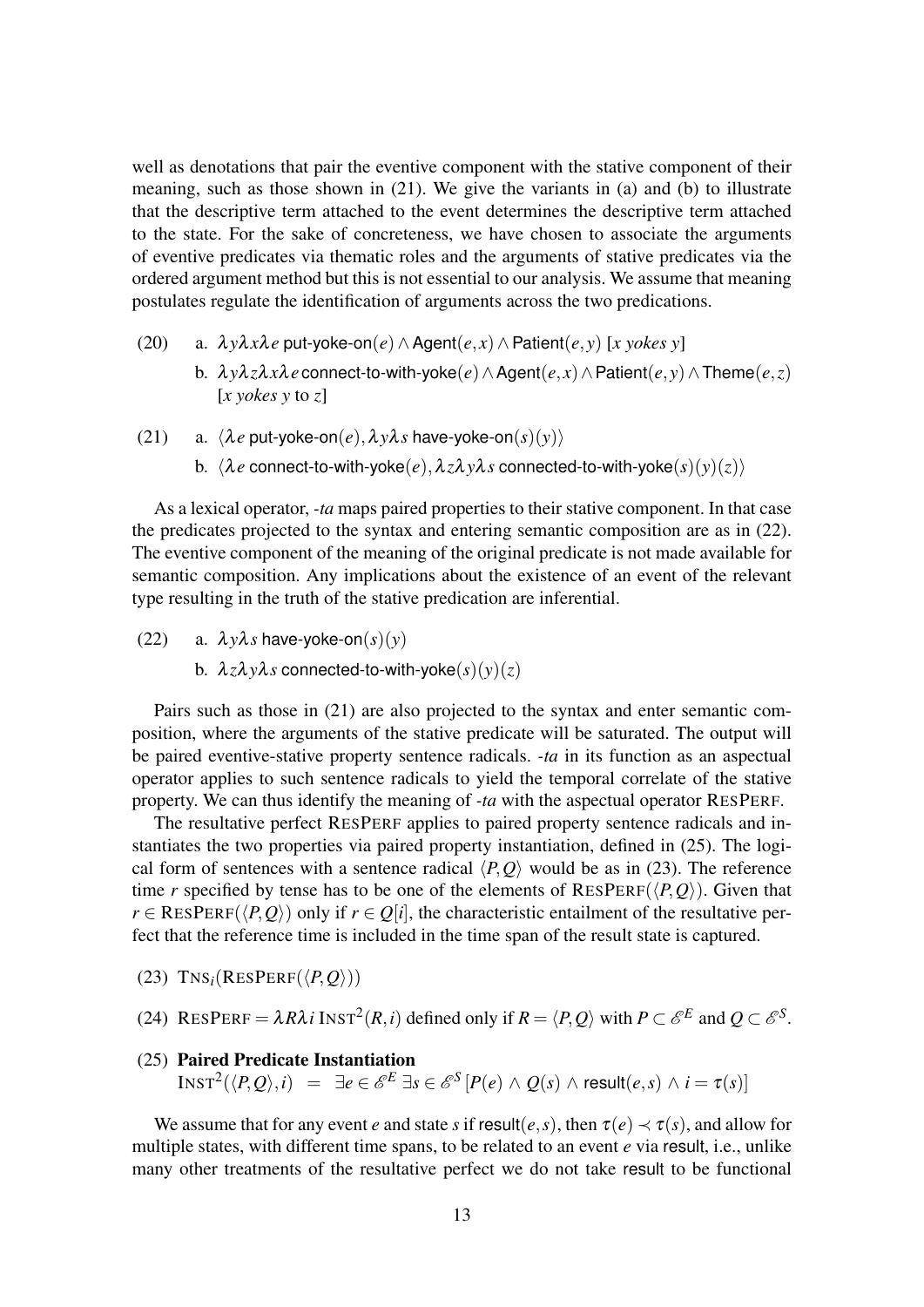and thus avoid having to refer to maximal states. Otherwise, we remain agnostic here on how exactly result should be axiomatized, for instance, whether it involves the notion of causation.

To illustrate, let us consider a somewhat simplified resultative perfect variant of the Vedic (6a), rendered in English as in (26). Its sentence radical would be as in (27), and application of RESPERF would yield (28). Application of tense to (28) with the reference time set to Now would yield (29).

- (26) The dolphin has been yoked to the chariot.
- (27)  $\langle \lambda e$  connect-to-with-yoke(*e*),  $\lambda s$  connected-to-with-yoke(*s*)(d)(c))
- (28)  $\lambda i \exists e \in \mathscr{E}^E \exists s \in \mathscr{E}^S$  [connect-to-with-yoke(*e*) ∧ connected-to-with-yoke(*s*)(d)(c) ∧  $result(e, s) \wedge i = \tau(s)$
- (29)  $\exists e \in \mathscr{E}^E \exists s \in \mathscr{E}^S$  [connect-to-with-yoke $(e) \land$ connected-to-with-yoke $(s)(d)(c) \land$ result $(e, s) \land$ Now  $=\tau(s)$ ]

# *3.2. From Resultative Perfect to Perfect*

For any pair  $\langle P, Q \rangle$  and any  $i \in \text{ResPERF}(\langle P, Q \rangle)$ , there is an interval *j* of which *i* is a final subinterval such that *j* contains an event *e* of type *P* which does not overlap *i*. In other words, the subset relation in (30) holds for the following two sets of times: the set of times in the temporal correlate of *Q* and the set of times that are final subintervals of intervals within which *P* is instantiated non-finally.

(30) 
$$
\lambda i
$$
INST<sup>2</sup> $(\langle P, Q \rangle, i) \subseteq \lambda i \exists j$ NFINST $(P, j, i)$ 

We claim that this entailment of the resultative perfect gets conventionalized as the meaning of *-ta*, when it combines with verbs of any kind without restrictions. In Stage II then, *-ta* is identified with the aspectual operator RESPERF applying to paired property sentence radicals, as in Stage I, and also with the aspectual operator PERF applying to sentence radicals of the regular type. The meaning of PERF is given in (31).

(31) 
$$
\text{PERF} = \lambda P \lambda i \exists j [i \sqsubseteq_{final} j \land \text{NFINST}(P, j, i)]
$$

This is, in effect, the 'extended now' analysis of the perfect (McCoard, 1978; Dowty, 1979; Iatridou et al., 2001, among others). If *P* is an eventive or stative sentence radical and the reference time is the time of utterance, the meaning of the sentence would be as in (32): *P* is asserted to be instantiated within intervals preceding Now.

(32) 
$$
(\text{PERF}(P))(\text{Now}) = \exists j \exists k \exists e \ [P(e) \land \neg(\text{Now} \circ k) \land \tau(e) \sqsubseteq k \land k \sqsubset j \land \text{Now} \sqsubseteq_{final} j]
$$

The existential and universal readings are a consequence of the semantic properties of the predicate *P* to which PERF applies; these determine certain relations between elements of  $P$  and elements of  $PERF(P)$ . To show how the existential and the universal readings arise we will consider here only PERF applying to eventive and stative sentence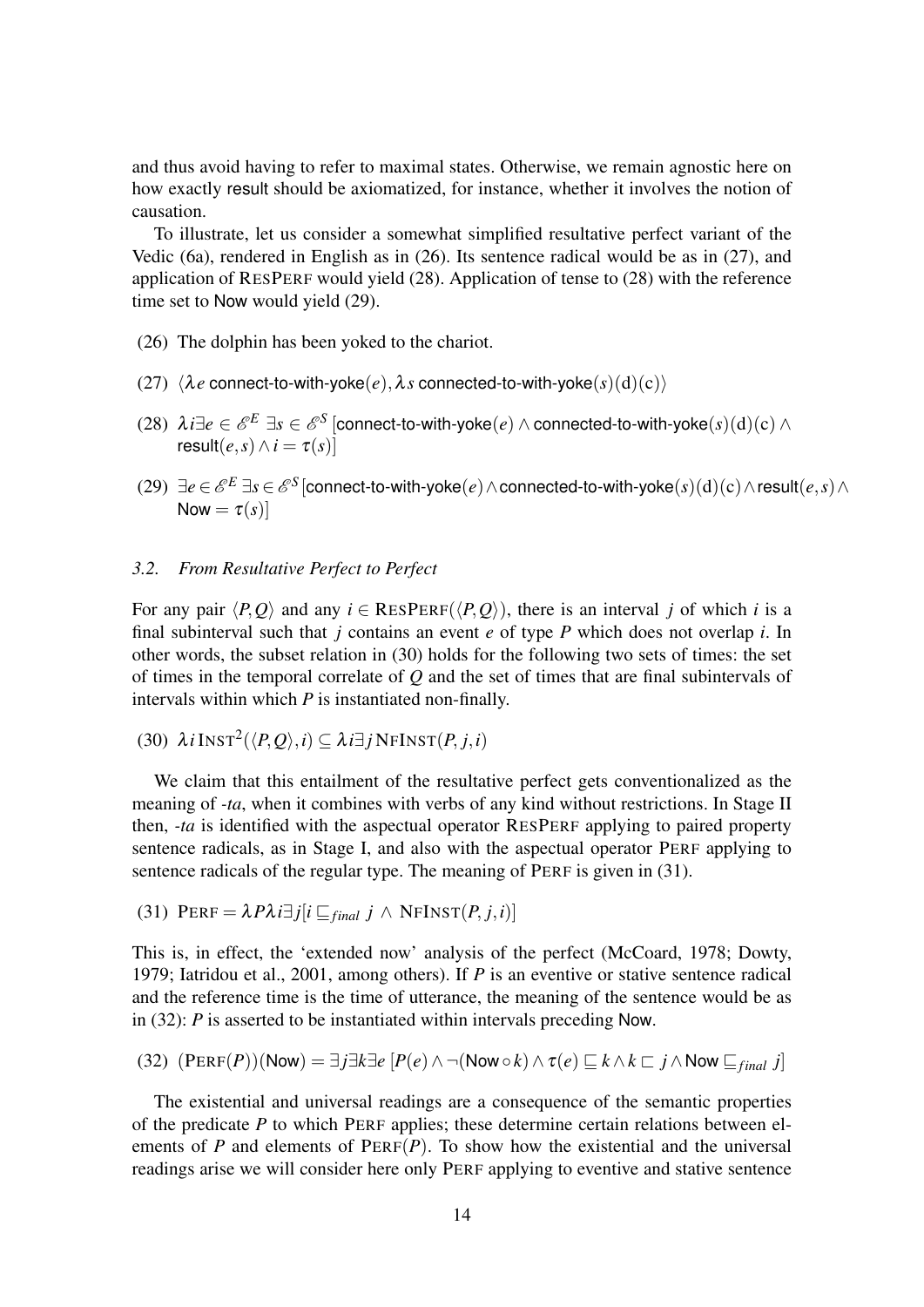radicals, though the same point can be made for temporal properties as well. Take an eventive predicate *P*. For any  $t \in P[i]$ , there is a subset  $Sub_t(PERF(P))$  of  $PERF(P)$  such that for every  $t' \in Sub_t(PERF(P)), t \prec t'$ . For any such *P*,  $PERF(P)$  will yield the existential reading, involving backshifting from the reference time. Take a stative predicate *P* that holds over a given time. Given the divisiveness of stative predicates and their temporal correlates,<sup>10</sup> there are  $t \in P[i]$  and subsets  $Sub_t(PERF(P))$  of  $PERF(P)$  such that for every  $t' \in Sub_t(PERF(P))$  the convex interval  $[t, t']^{11}$  is itself an element of *P*[*i*]. If the reference time  $r$  is assumed to be within such a subset of  $PERF(P)$ , then the universal reading arises. Otherwise, the existential reading arises.

## *3.3. From Perfect to Perfective*

In the transition from Stage II to Stage III the condition for non-final instantiation is generalized to instantiation and *-ta* is identified with the aspectual operator PERV, whose meaning is given in (33).

(33) PERV =  $\lambda P \lambda i \exists j [i \sqsubset_{final} j \wedge \text{INST}(P, j)]$ 

PERV subsumes the readings of PERF and in addition allows for instantiation within the reference time, the hallmark of a perfective reading. If  $i = j$  or if  $i \nightharpoonup f$  and P is instantiated within  $i$ , the perfective reading arises. If  $P$  is instantiated before  $i$  within  $j$ , the perfect reading arises. In case *P* is instantiated at some time within *j* that overlaps *i*, the eventuality instantiating *P* is taken to be culminating within *i*, hence within the reference time.

In this paper we do not work out the dynamics of reference time advancement but we can assume that in a narrative sequence like that of (13) each sentence is evaluated relative to the reference time set by the context thus far and then resets the reference time to a later time. That reference time is then given as an argument to the temporal abstract obtained by applying PERV to the sentence radical of the following sentence, with *i* and *j* identified.<sup>12</sup>

#### 4. Comparisons and conclusion

We have characterized the meanings of *-ta* as an aspectual operator at the three diachronic stages and demonstrated the semantic relatedness of resultative (RESPERF), perfect (PERF), and perfect+perfective (PERV). *-ta* undergoes successive generalization of its meaning. Our proposal rests on the conventionalization of entailed meaning and the generalization of the relation instantiating event descriptions in time. It, therefore, holds promise of application to other instances of this type of cross-linguistic shift.

# *4.1. Semantic generalization vs. invited inferences*

Our semantically-rooted account may be contrasted with the pragmatic inferencing approach that has been invoked for explaining regular semantic change (Traugott and Dasher,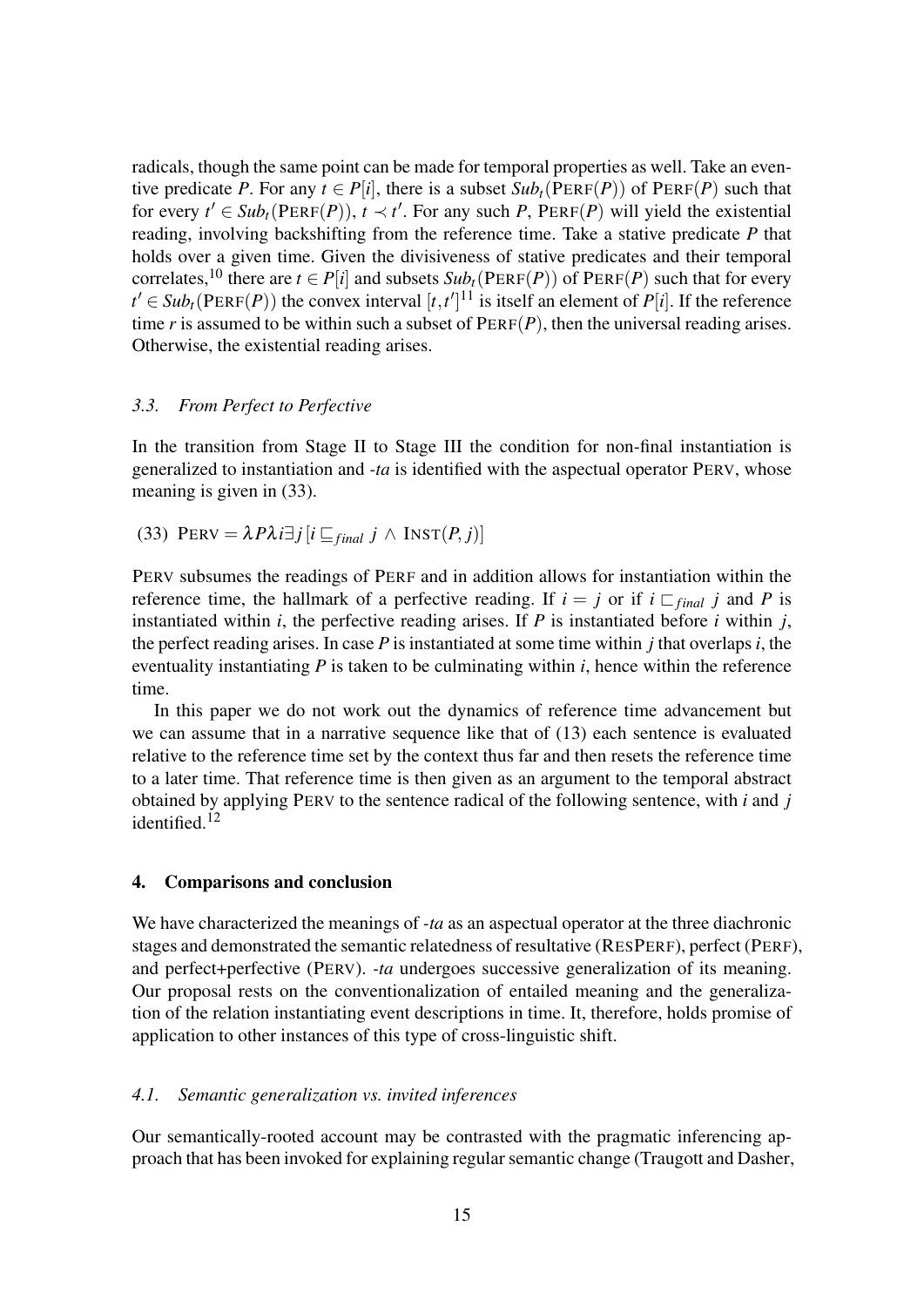2002; Eckardt, 2006). On this view, pragmatically derived 'invited' inferences associated with an expression are diachronically *semanticized* or conventionalized as part of the meaning of that expression. For instance, Eckardt (2006) proposes that the emergence of the prospective aspect in English is the result of the conventionalization of the invited inference of imminent event occurrence available to a transparent *going to V* construction. The conventionalized meaning is distinct from the original compositionally available meaning and the form may be ambiguous between the diachronically former and latter meanings at some stage.

The pragmatic inferencing hypothesis and the meaning generalization hypothesis make distinct predictions about the meanings of the aspectual categories concerned. Specifically, it is only the latter that requires that the meaning of an expression at a diachronically earlier stage be a subset of the meaning at a later stage. In this regard, the semantic generalization hypothesis offers a more restrictive account of the set of changes in question.

#### *4.2. Motivating semantic generalization*

Our account may explain how the diachronic changes involve semantic generalization, but it does not address the motivating factors for the occurrence of each shift. Here we offer some speculative remarks on why the shifts might have occurred. The Old Indo-Aryan finite verbal tense-aspect system (Stage I) contains a number of past aspectual categories, which overlap with *-ta* in some of their uses. The Aorist expresses the perfective, while the reduplicated Perfect realizes the more general perfect aspect, with stative present readings limited to some predicates. The Imperfect is a neutral past tense, and is often used in narrative contexts with eventive reading (Delbrück, 1888; Whitney, 1892). In the second stage, the reduplicated perfect generalizes to include the past perfective reading, overlapping in this domain with the Aorist and the Imperfect. By the time of Epic Sanskrit these three past referring categories have become interchangeable and there is an increase in the frequency of the *-ta* form.<sup>13</sup> These three finite categories are lost almost entirely by Stage III (Pischel, 1900) and their functions taken over by the *-ta* form. At Stage III, *-ta* realizes the complex aspectual category PERV (perfect+perfective) and has the entire range of readings available to the older, lost Perfect and Aorist.

A plausible motivation for the generalization of *-ta* is the diachronic loss of forms that express perfect and perfective meaning, respectively. The semantic shift, thus, may be seen as going hand-in-hand with a morphological change that affects the semantic categories expressed by the broader verbal paradigm of Indo-Aryan. We do not have spontaneous changes in the meaning of *-ta* but rather these changes are triggered by the need for morphology that can express the semantic categories previously expressed by older forms. This change is, of course, spread over several centuries and must have involved a period over which *-ta* increased in relative frequency over the Perfect and the Aorist. There is a clear morphological advantage that *-ta* enjoys over the Perfect and the Aorist: it is built on the root, and constructs an invariant stem that inflects with the set of adjectival endings. The Perfect and Aorist stems involve reduplication and other morphological changes to the root, and the perfect further involves a distinct set of personal endings. The case can be made that the increasing use of *-ta* is facilitated by its relative lack of morphological complexity and predictable derivation, but that remains a speculative point, and is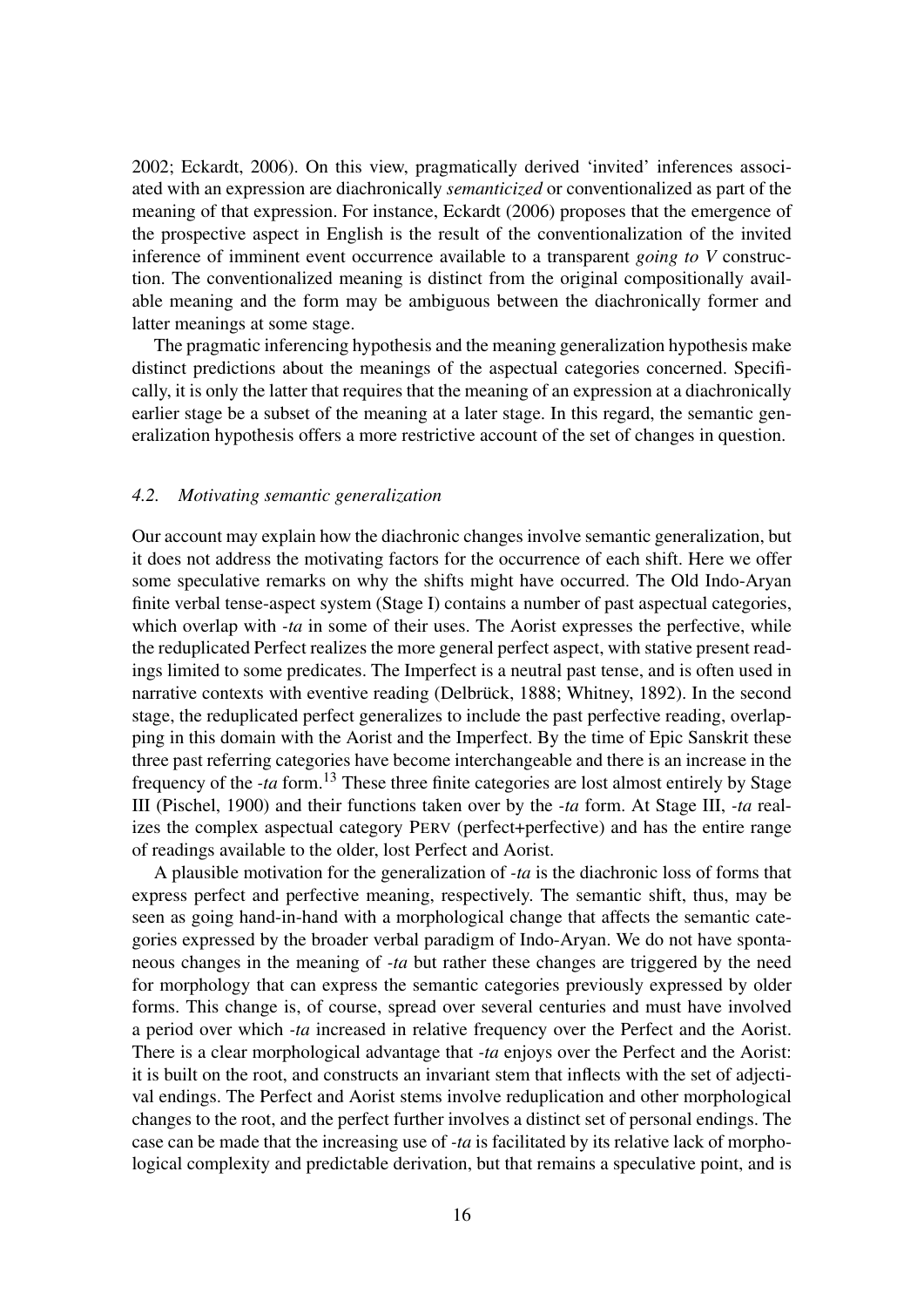ultimately orthogonal to the purposes of this paper.

## *4.3. Conclusion*

Our semantic analysis shows that the resultative to perfect to perfective shift is a generalization, which is consistent with the proposal that grammaticalization is non-exemplarbased analogical change (as has been argued by Kiparsky, 2005). A more ambitious goal would be to specify the factors that trigger the grammaticalization in a particular language at a particular time. We suggested some language-specific factors that might have triggered it in Middle Indic. Our proposal makes predictions that can be tested by textual research that traces changing the frequencies of *-ta* and its competitors across time.

## 5. Notes

- 1. These are approximate periods and the first of these, especially, only gives the broad window within which Northern and North-west India were settled (Jamison and Witzel, 1992, p.6). The composition of the texts that have been used for our research, for the most part, took place in the later parts of each of the three delineated chronological stages.
- 2. For a recent discussion of the descriptive issues and analytical choices pertaining to the syntax and semantics of the perfect see Alexiadou et al. 2003.
- 3. The Modern Greek cognate of *-ta*, the participle in *-tos/ti/to*, exhibits only the plain stative reading and contrasts with *-menos/meni/meno* participles which exhibit the result stative reading. For discussion and other references see Anagnostopoulou 2003.
- 4. We gloss *-ta* as PERF regardless of its distribution and readings at distinct stages of Indo-Aryan. The other glosses are as follows: PRES = present; PST = past; IMP = imperative; NOM = nominative; ACC  $=$  accusative; INS = instrumental; GEN = genitive; LOC = locative; M = masculine; F = feminine; N = neuter;  $SG = singular PL = plural$ ;  $PRT = particle$ ;  $FOC = focus particle$ .
- 5. The information for the first attested *-ta* forms for lexical roots and the roots themselves have been gleaned from Grassman, 1964 and Whitney, 1883.
- 6. It is difficult to precisely locate a line of clean separation between Stage I and Stage II corresponding to Vedic verse and Vedic prose. Specifically, there is no exhaustive study of Vedic lexical verbs that establishes that *-ta* appears only with change of state predicates in Early Vedic (Stage I), although, overwhelmingly *-ta* is used to describe result states. Early Vedic texts (the Mantras) were composed over a long period and represent multiple linguistic layers. What we are able to clearly show in this section is that Stage III (the period characterized by Middle Indic (and possibly Epic and Classical Sanskrit) is preceded by a period during which *-ta* functions as the perfect with existential, universal, and resultative readings. At this stage, covering the bulk of the Vedic prose, "the tendency is to assimilate the part.(*iciple*) to the present" (Keith 1909: 248). This tendency is much more visible in the *Dharmasūtras*, the youngest texts within Vedic prose.
- 7. Note that the universal reading of the perfect is absent in several languages, such as Greek and Russian. In these languages, the universal reading is expressed by the present tense forms. *-ta* forms with stative predicates occurring in Vedic prose may often be translated in the English present tense (e.g., Keith, 1909). However, the fact that this translation is possible with a form expressing resultative or perfect meaning provides evidence that the form licenses universal perfect readings.
- 8. The inflectional system of verbal contrasts in OI changed to a relatively morphologically impoverished inflectional system in MI with loss of most of the past referring categories. Pischel (1900), on the basis of careful textual study, reports that the Imperfect, the Aorist, and the Perfect occur in MI texts only as a few scattered forms for a few verbs. The single instance of the Imperfect retained in MI is the Imperfect form of the verb *as* 'be' (Pischel, 1900: 421-22). The Aorist occurs relatively more frequently (Pischel, 1900: 422-24), while the Perfect is preserved only as an archaism for a few verbs. Bloch (1965: 228- 233) reaches the same conclusion. The only remaining past-referring paradigm from Epic Sanskrit is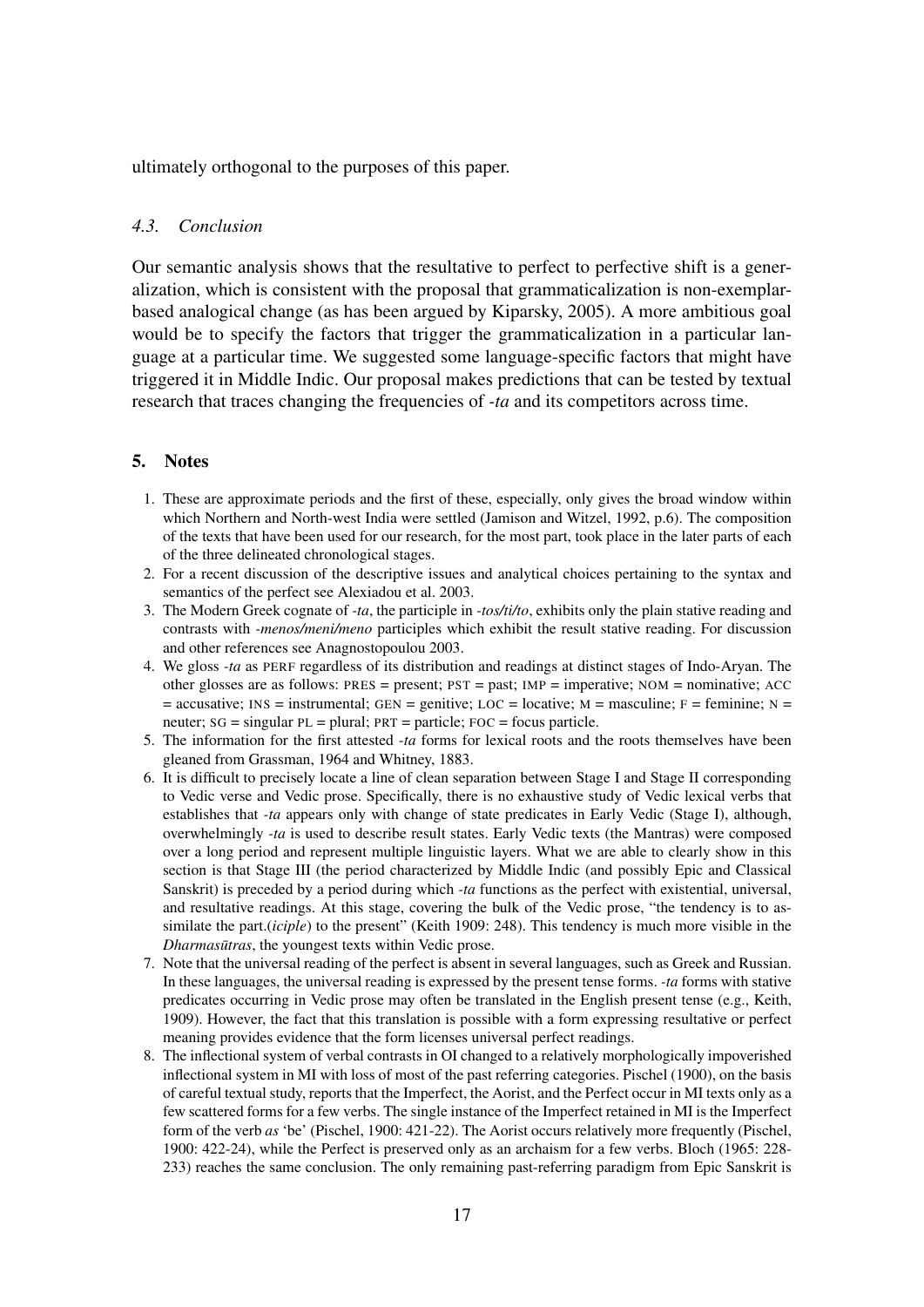the PERF paradigm and it is used regularly for past time reference, which is the reason for it to be considered the simple past tense in MI.

- 9. Also see VH:KH 3.10-17, VH:KH 7.7-11, VH:KH 23.8-12, Vh:D 29.19-23, VH:D. 31. 1-8, VH:D. 34. 18-25 as examples in support of the claims that *-ta* forms have eventive reference and are understood as causing an advancement of reference time.
- 10. A temporal predicate *P* is divisive iff its denotation is closed under the subinterval relation.
- 11.  $[t, t']$  is a convex interval with *t* as an initial subinterval and  $t'$  as a final subinterval.
- 12. In this version of the paper we use temporal adverbs as diagnostics for certain readings but we do not provide an analysis of them.
- 13. While this lack of distinction has been well-established in the literature, it is a puzzle why the Imperfect, the Aorist, and the Perfect are interchangeable at the Epic Sanskrit stage. It is conceivable that the writers of the Sanskrit Epics, are, in fact, speakers of a language with a Middle Indic (Stage III) type system, characterized by a single perfective form and no further distinctions within the perfective domain. We know that the MI Prakrits were the vernacular languages in the region at least since the 300 BCE (based on Asokan inscriptions). On the other hand, Sanskrit was the learned language of ´ prestige. MI native speakers, whose language was characterized by a single aspectual category that referred to past situations—the *-ta* form—may well have mapped the distinct Vedic paradigms onto this single category, when writing in Sanskrit. This can account for why the three paradigms appear to be undifferentiated in terms of their distribution. It also accounts for the increased frequency in the usage of *-ta* (Avery, 1875), an anticipation of the later MI system, where this is the only exponent of the perfective and perfect aspects.

#### **References**

- Alexiadou, Artemis, Monica Rathert, and Arnim von Stechow. 2003. Introduction: The Modules of Perfect Constructions. In A. Alexiadou, M. Rathert, and A. von Stechow, eds., *Perfect Explorations*, pages vii–xxxviii. Berlin: Mouton de Gruyter.
- Alsdorf, Ludwig. 1936. Vasudevahimdī, a Specimen of Archaic Jaina Maharastri. *Bulletin of the School of Oriental Studies* 8(2/3):319–333.
- Anagnostopoulou, Elena. 2003. Participles and Voice. In A. Alexiadou, M. Rathert, and A. von Stechow, eds., *Perfect Explorations*, pages 1–36. Berlin: Mouton de Gruyter.
- Avery, John. 1875. Contributions to the History of the Verb-Inflection in Sanskrit. *Journal of the American Oriental Society* 10:219–324.
- Bloch, Jules. 1965. *Indo-Aryan from the Vedas to Modern Times*. Paris: Adrien-Maisonneuve. Translated by Alfred Master.
- Bubenik, Vit. 1996. *The Structure and the Development of Middle Indo Aryan Dialects*. Delhi: Motilal Banarsidass.
- Bybee, Joan, Revere Perkins, and William Pagliuca. 1994. *The Evolution of Grammar. Tense, Aspect, and Modality in the Languages of the World*. Chicago: The University of Chicago.
- Dahl, Eystein. 2008. *Time, Tense and Aspect in Early Vedic Grammar: A Time-Relational Approach to the Morphosyntax-Semantics Interface*. Ph.D. thesis, University of Oslo.
- Dahl, Östen. 1985. *Tense and Aspect Systems*. Oxford: Basil Blackwell.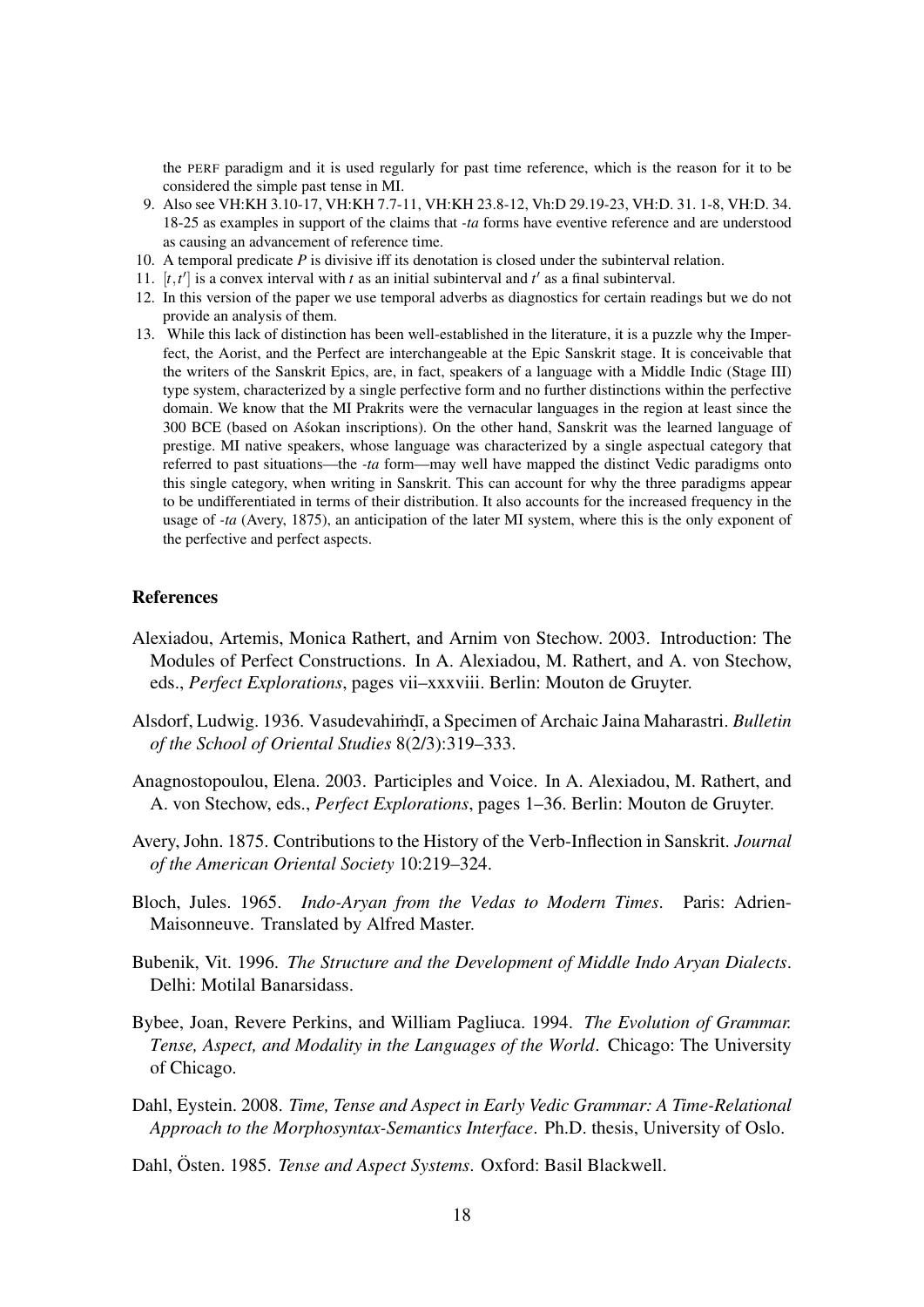- Dahl, Östen, ed. 2000. *Tense and Aspect in the Languages of Europe*. Berlin: Mouton de Gruyter.
- de Swart, Henriëtte and Arie Molendijk. 2001. In Pursuit of the 'Perfect' Perfect. In *Cahiers Chronos*.
- Delbrück, Berthold. 1888. Altindische Syntax. Halle, Tübingen: Niemeyer, 2nd edn.
- Dowty, David. 1979. *Word Meaning and Montague Grammar*. Dordrecht: Kluver Academic Publishers.
- Eckardt, Regine. 2006. *Meaning Change in Grammaticalization: An Enquiry Into Semantic Reanalysis*. USA: Oxford University Press.
- Grassman, Hermann, ed. 1964. Wörterbuch zum Rigveda. Weisbaden: Otto Harrasowitz, 2nd edn.
- Haspelmath, Martin. 1999. Why is grammaticalization irreversible? *Linguistics* 37(6):1043–1068.
- Heine, Bernd, Ulrike Claudi, and Friederike Hünnemeyer. 1991. *Grammaticalization: A Conceptual Framework*. Chicago: University of Chicago Press.
- Hoffmann, Karl. 1967. *Der Injunktiv im Veda: eine Synchronische Funktionsuntersuchung*. Heidelberg: Carl Winter.
- Hopper, Paul J. and Elizabeth C. Traugott. 2003. *Grammaticalization*. Cambridge: Cambridge University Press.
- Iatridou, Sabine, Elena Anagnastopoulou, and Roumyana Izvorski. 2001. Observations about the Form and Meaning of the Perfect. In *Ken Hale: A Life in Language*, pages 189–238. Cambridge: MIT Press.
- Jamison, Stephanie. 1990. The Tense of the Predicated Past Participle in Vedic and Beyond. *Indo-Iranian Journal* 33(1):1–19.
- Jamison, Stephanie and Michael Witzel. 1992. Vedic Hinduism. Available at http://www.people.fas.harvard.edu/%7Ewitzel/vedica.pdf.
- Keith, Arthur B. 1909. *The Aitareya Aranyaka*. Oxford: Clarendon Press.
- Kiparsky, Paul. 2005. Grammaticalization as Optimization. Unpublished ms. available at http://www.stanford.edu/∼kiparsky/Papers/yalegrammaticalization.pdf.
- Kratzer, Angelika. 2000. Building Statives. In *BLS proceedings*, vol. 26, pages 385–399.
- McCoard, Robert W. 1978. *The English Perfect: Tense-choice and Pragmatic Inferences*. Amsterdam: North-Holland Press.
- Pancheva, Roumyana and Arnim von Stechow. 2004. On the Present Perfect Puzzle. In *Proceedings of NELS*, vol. 34, pages 469–484.